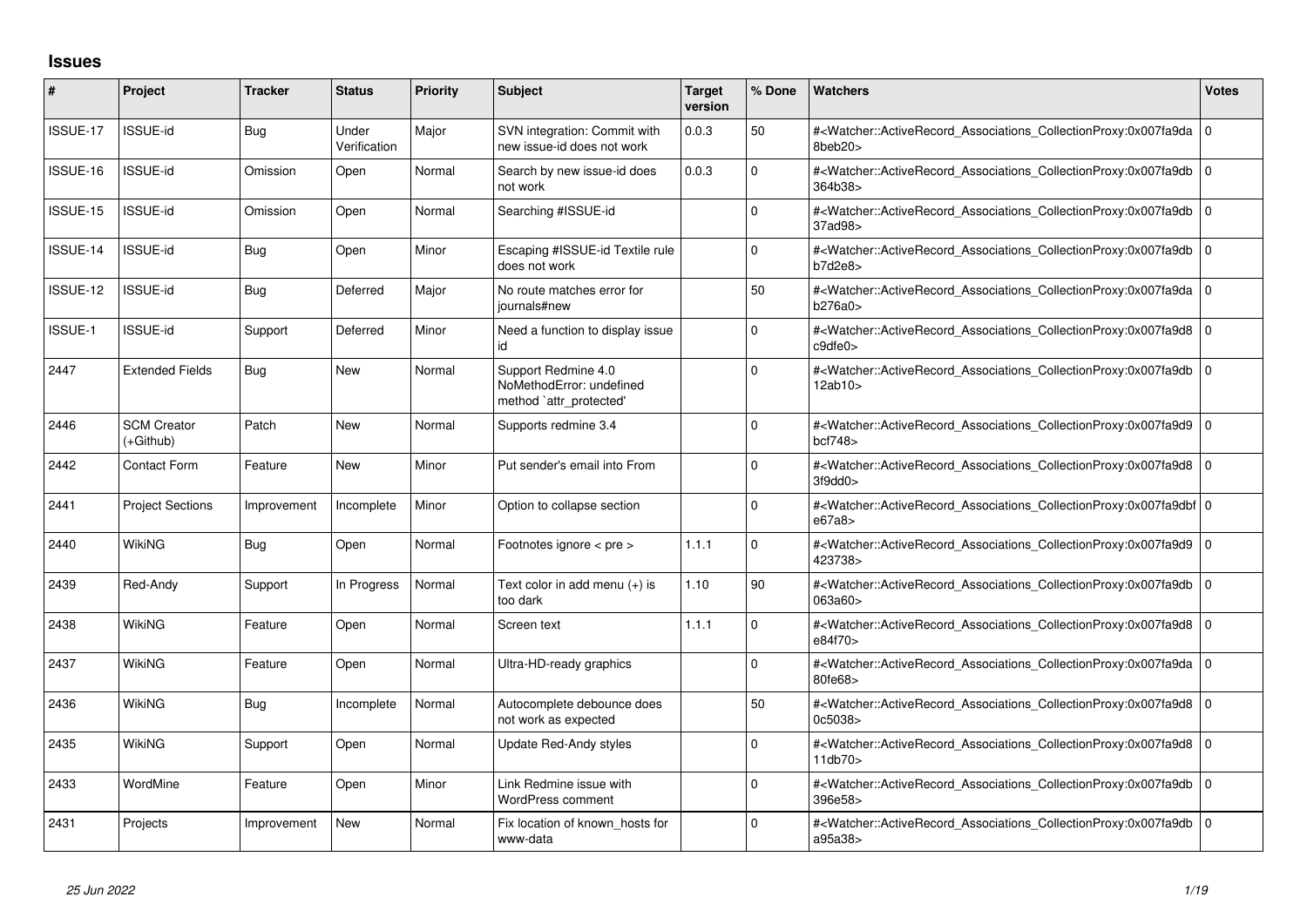| #    | Project                         | <b>Tracker</b> | <b>Status</b> | <b>Priority</b> | <b>Subject</b>                                                                              | <b>Target</b><br>version | % Done      | Watchers                                                                                                                                                                | Votes          |
|------|---------------------------------|----------------|---------------|-----------------|---------------------------------------------------------------------------------------------|--------------------------|-------------|-------------------------------------------------------------------------------------------------------------------------------------------------------------------------|----------------|
| 2430 | CD-Index                        | Feature        | Open          | Normal          | (Non-)interactive mode for<br>cdindex                                                       |                          | $\Omega$    | # <watcher::activerecord_associations_collectionproxy:0x007fa9da<br>1b5950&gt;</watcher::activerecord_associations_collectionproxy:0x007fa9da<br>                       | $\overline{0}$ |
| 2429 | CD-Index                        | Feature        | Incomplete    | Normal          | Flag for broken media                                                                       |                          | $\Omega$    | # <watcher::activerecord_associations_collectionproxy:0x007fa9db<br>d6d8c8&gt;</watcher::activerecord_associations_collectionproxy:0x007fa9db<br>                       | $\overline{0}$ |
| 2427 | CD-Index                        | Feature        | Incomplete    | Normal          | Tags                                                                                        |                          | $\Omega$    | # <watcher::activerecord_associations_collectionproxy:0x007fa9d8<br>392630&gt;</watcher::activerecord_associations_collectionproxy:0x007fa9d8<br>                       | l o            |
| 2426 | CD-Index                        | Feature        | Incomplete    | Normal          | Tool to modify data (cdmodify?)                                                             |                          | $\Omega$    | # <watcher::activerecord_associations_collectionproxy:0x007fa9db<br>6f4168&gt;</watcher::activerecord_associations_collectionproxy:0x007fa9db<br>                       | $\overline{0}$ |
| 2425 | CD-Index                        | Feature        | <b>New</b>    | Normal          | Content rating data for images<br>and videos                                                |                          | $\Omega$    | # <watcher::activerecord_associations_collectionproxy:0x007fa9db<br>715728&gt;</watcher::activerecord_associations_collectionproxy:0x007fa9db<br>                       | $\overline{0}$ |
| 2424 | CD-Index                        | Feature        | <b>New</b>    | Normal          | Option to skip thumbnail(s)                                                                 |                          | $\Omega$    | # <watcher::activerecord associations="" collectionproxy:0x007fa9db<br="">7360b8&gt;</watcher::activerecord>                                                            | $\overline{0}$ |
| 2423 | WikiNG                          | Feature        | Incomplete    | Normal          | markdown support?                                                                           |                          | $\Omega$    | # <watcher::activerecord associations="" collectionproxy:0x007fa9d8<br="">8ba888&gt;</watcher::activerecord>                                                            | l 0            |
| 2422 | Subscription                    | <b>Bug</b>     | <b>New</b>    | Normal          | User is not removed from<br>project_subscribers table when<br>user is deleted from Redmine. |                          | $\Omega$    | # <watcher::activerecord_associations_collectionproxy:0x007fa9d8<br>7a8e68&gt;</watcher::activerecord_associations_collectionproxy:0x007fa9d8<br>                       | l o            |
| 2421 | <b>SCM Creator</b><br>(+Github) | <b>Bug</b>     | New           | Normal          | The access to Git is based on<br>projects identifier.                                       |                          | $\Omega$    | # <watcher::activerecord_associations_collectionproxy:0x007fa9da 0<br=""  ="">67d370&gt;</watcher::activerecord_associations_collectionproxy:0x007fa9da>                |                |
| 2420 | <b>SCM Creator</b><br>(+Github) | <b>Bug</b>     | <b>New</b>    | Normal          | Creating a Github repository<br>fails                                                       |                          | $\Omega$    | # <watcher::activerecord_associations_collectionproxy:0x007fa9d9<br><math>50</math>de<math>50</math></watcher::activerecord_associations_collectionproxy:0x007fa9d9<br> | $\Omega$       |
| 2416 | Projects                        | Feature        | <b>New</b>    | Normal          | <b>Starred issues</b>                                                                       |                          | $\Omega$    | # <watcher::activerecord associations="" collectionproxy:0x007fa9da<br="">c82518&gt;</watcher::activerecord>                                                            | ۱o             |
| 2414 | Red-Andy                        | Feature        | Incomplete    | Minor           | Break long application.css into<br>sections?                                                |                          | $\Omega$    | # <watcher::activerecord associations="" collectionproxy:0x007fa9db<br="">542478&gt;</watcher::activerecord>                                                            | 0              |
| 2413 | <b>WikiNG</b>                   | Feature        | Incomplete    | Minor           | Custom links syntax                                                                         |                          | 0           | # <watcher::activerecord_associations_collectionproxy:0x007fa9d4f 0<br=""  ="">ffa<math>70</math></watcher::activerecord_associations_collectionproxy:0x007fa9d4f>      |                |
| 2407 | <b>Sidebar Content</b>          | Feature        | Open          | Normal          | Improve support of Wiki page<br>on sidebar                                                  | 0.2.0                    | $\Omega$    | # <watcher::activerecord associations="" collectionproxy:0x007fa9d6<br="">685d58&gt;</watcher::activerecord>                                                            | l o            |
| 2406 | Projects                        | Feature        | Open          | Minor           | List of forks for projects                                                                  |                          | $\Omega$    | # <watcher::activerecord associations="" collectionproxy:0x007fa9d4<br="">e10890&gt;</watcher::activerecord>                                                            | 0              |
| 2405 | Sidebar Content                 | Feature        | Open          | Minor           | Edit link for Wiki pages                                                                    | 0.2.0                    | $\mathbf 0$ | # <watcher::activerecord_associations_collectionproxy:0x007fa9d4<br>cba478&gt;</watcher::activerecord_associations_collectionproxy:0x007fa9d4<br>                       | 0              |
| 2404 | RedPress                        | Bug            | Incomplete    | Normal          | Redmine now requires POST<br>for logout                                                     |                          | $\Omega$    | # <watcher::activerecord_associations_collectionproxy:0x007fa9d4<br>06f0b0&gt;</watcher::activerecord_associations_collectionproxy:0x007fa9d4<br>                       | 0              |
| 2401 | <b>Project Sections</b>         | Improvement    | Open          | Normal          | Section support for Extended<br>Fields                                                      |                          | $\Omega$    | # <watcher::activerecord associations="" collectionproxy:0x007fa9d4<br="">4480d8&gt;</watcher::activerecord>                                                            | $\Omega$       |
| 2400 | Projects                        | Support        | <b>New</b>    | Normal          | Redmine < 3.x clean up                                                                      |                          | $\Omega$    | # <watcher::activerecord_associations_collectionproxy:0x007fa9d4<br>327320&gt;</watcher::activerecord_associations_collectionproxy:0x007fa9d4<br>                       | $\overline{0}$ |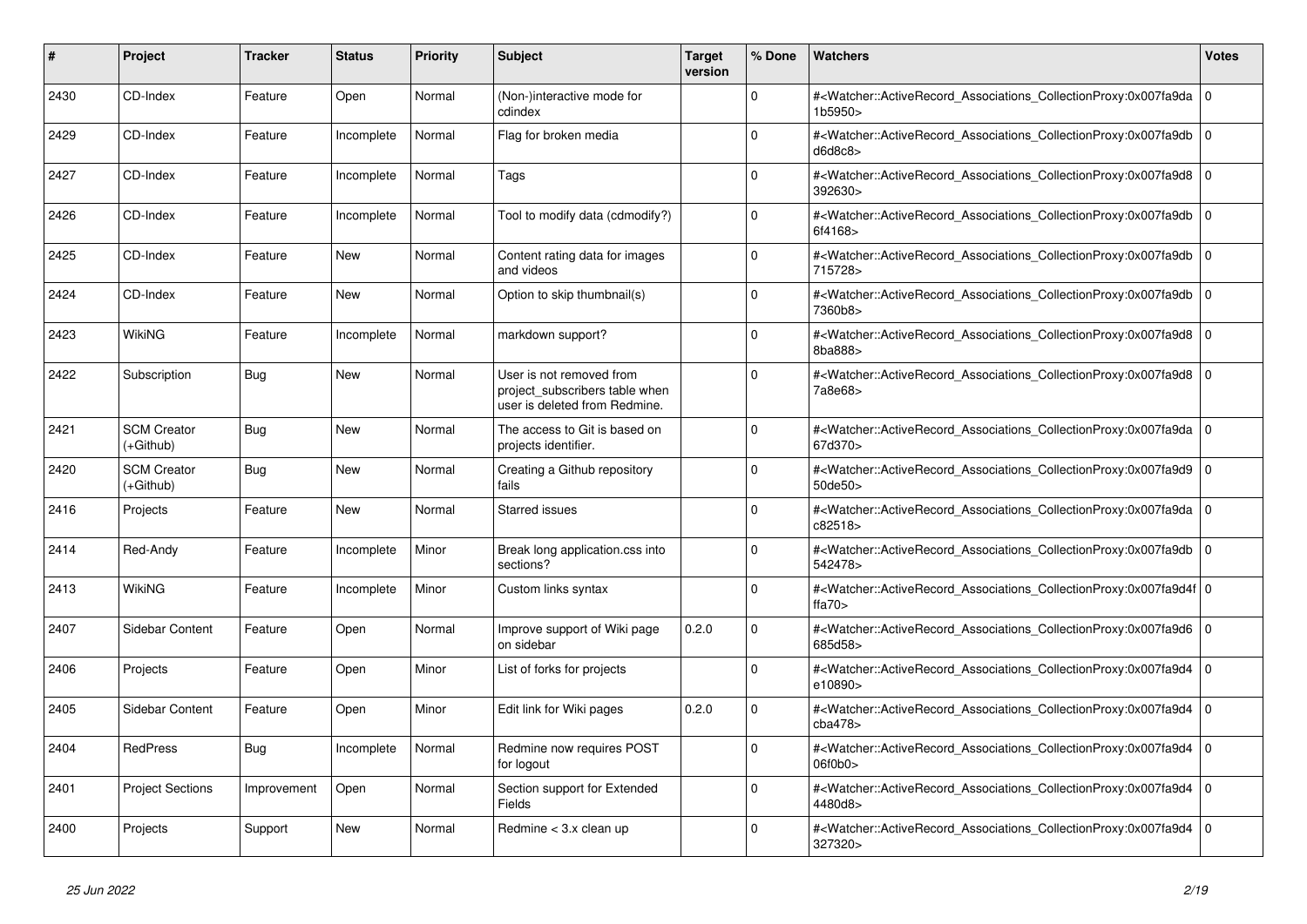| #    | <b>Project</b>                  | <b>Tracker</b> | <b>Status</b>         | <b>Priority</b> | <b>Subject</b>                                                            | <b>Target</b><br>version | % Done      | <b>Watchers</b>                                                                                                                                           | Votes          |
|------|---------------------------------|----------------|-----------------------|-----------------|---------------------------------------------------------------------------|--------------------------|-------------|-----------------------------------------------------------------------------------------------------------------------------------------------------------|----------------|
| 2399 | Projects                        | Support        | New                   | Normal          | ChiliProject cleanup                                                      |                          | $\Omega$    | # <watcher::activerecord_associations_collectionproxy:0x007fa9d6<br>944918&gt;</watcher::activerecord_associations_collectionproxy:0x007fa9d6<br>         | 0              |
| 2392 | <b>WikiNG</b>                   | Feature        | Incomplete            | Normal          | Hierarcial Numbered headers                                               |                          | $\Omega$    | # <watcher::activerecord_associations_collectionproxy:0x007fa9d5<br>1a11a8&gt;</watcher::activerecord_associations_collectionproxy:0x007fa9d5<br>         | l O            |
| 2391 | <b>Contact Form</b>             | Support        | In Progress           | Normal          | Redmine 3.1 support?                                                      | 0.1.2                    | 50          | # <watcher::activerecord associations="" collectionproxy:0x007fa9d5<br="">7f0e28&gt;</watcher::activerecord>                                              | 10             |
| 2389 | <b>SCM Creator</b><br>(+Github) | Feature        | <b>New</b>            | Normal          | Reporter, non members and<br>anonymous have too much<br>access by default |                          | $\Omega$    | # <watcher::activerecord_associations_collectionproxy:0x007fa9d5<br>21b390&gt;</watcher::activerecord_associations_collectionproxy:0x007fa9d5<br>         | 0              |
| 2384 | Hooks Manager                   | Bug            | In Progress           | Normal          | Redmine v3?                                                               | 1.0.2                    | 50          | # <watcher::activerecord associations="" collectionproxy:0x007fa9d5<br="">1c4b30</watcher::activerecord>                                                  | l O            |
| 2383 | <b>Extended Fields</b>          | Feature        | Open                  | Normal          | Multiselect for Project fields                                            |                          | $\mathbf 0$ | # <watcher::activerecord_associations_collectionproxy:0x007fa9d5<br>675120&gt;</watcher::activerecord_associations_collectionproxy:0x007fa9d5<br>         | l o            |
| 2378 | <b>Project Alias</b>            | <b>Bug</b>     | In Progress           | Major           | Compatibility to Redmine 3.0.1                                            | 0.1.1                    | 100         | # <watcher::activerecord_associations_collectionproxy:0x007fa9d6<br>a12ef8</watcher::activerecord_associations_collectionproxy:0x007fa9d6<br>             | $\overline{0}$ |
| 2377 | WikiNG                          | Support        | <b>New</b>            | Normal          | Custom macros work, but icon<br>macros do not                             |                          | $\Omega$    | # <watcher::activerecord_associations_collectionproxy:0x007fa9d6<br>5ddbd0&gt;</watcher::activerecord_associations_collectionproxy:0x007fa9d6<br>         | l O            |
| 2374 | <b>Extended Fields</b>          | Feature        | Open                  | Normal          | Project Selection from a specific<br>branch of the project tree           |                          | $\mathbf 0$ | # <watcher::activerecord associations="" collectionproxy:0x007fa9d4<br="">6429b0&gt;</watcher::activerecord>                                              | 0              |
| 2373 | Red-Andy                        | Feature        | Open                  | Normal          | Replacement for Georgia?                                                  |                          | $\Omega$    | # <watcher::activerecord_associations_collectionproxy:0x007fa9d5f 0<br=""  ="">a2ab8&gt;</watcher::activerecord_associations_collectionproxy:0x007fa9d5f> |                |
| 2372 | Meta                            | Feature        | Open                  | Normal          | Microdata for breadcrumbs                                                 |                          | $\Omega$    | # <watcher::activerecord associations="" collectionproxy:0x007fa9d5<br="">5b0460&gt;</watcher::activerecord>                                              | I٥             |
| 2371 | Meta                            | Feature        | Open                  | Normal          | Rich snippets for Wiki                                                    |                          | $\Omega$    | # <watcher::activerecord associations="" collectionproxy:0x007fa9d4<br="">ca8110&gt;</watcher::activerecord>                                              | 0              |
| 2370 | Meta                            | Feature        | Open                  | Normal          | Rich snippets for news                                                    |                          | $\Omega$    | # <watcher::activerecord_associations_collectionproxy:0x007fa9d5<br>e91c50&gt;</watcher::activerecord_associations_collectionproxy:0x007fa9d5<br>         | $\overline{0}$ |
| 2369 | Meta                            | Feature        | Open                  | Normal          | Rich snippets for software apps                                           |                          | $\Omega$    | # <watcher::activerecord 0<br="" associations="" collectionproxy:0x007fa9d4f=""  ="">653a8&gt;</watcher::activerecord>                                    |                |
| 2368 | RedWord                         | <b>Bug</b>     | Open                  | Minor           | Next and prev links for<br>multi-page articles                            |                          | $\mathbf 0$ | # <watcher::activerecord associations="" collectionproxy:0x007fa9d6<br="">370ca8&gt;</watcher::activerecord>                                              | l O            |
| 2365 | <b>Extended Fields</b>          | Feature        | In Progress           | Normal          | Adding Redmine 3.0 support                                                | 0.2.4                    | 50          | # <watcher::activerecord_associations_collectionproxy:0x007fa9d4<br>2e8d00&gt;</watcher::activerecord_associations_collectionproxy:0x007fa9d4<br>         | $\Omega$       |
| 2363 | <b>Sidebar Content</b>          | Patch          | Under<br>Verification | Normal          | Sidebar Redmine 3.0.0                                                     | 0.2.0                    | $\Omega$    | # <watcher::activerecord associations="" collectionproxy:0x007fa9d4<br="">bcd5d8</watcher::activerecord>                                                  | ۱o             |
| 2362 | OpenID Fix                      | <b>Bug</b>     | Incomplete            | Major           | Redmine 3 Compatibilty                                                    |                          | $\Omega$    | # <watcher::activerecord_associations_collectionproxy:0x007fa9d5<br>9414d0&gt;</watcher::activerecord_associations_collectionproxy:0x007fa9d5<br>         | 0              |
| 2359 | <b>Extended Fields</b>          | <b>Bug</b>     | In Progress           | Normal          | Extended fields plugin breaks<br>PDF export                               | 0.2.4                    | 90          | # <watcher::activerecord_associations_collectionproxy:0x007fa9d5<br>40c118&gt;</watcher::activerecord_associations_collectionproxy:0x007fa9d5<br>         | 0              |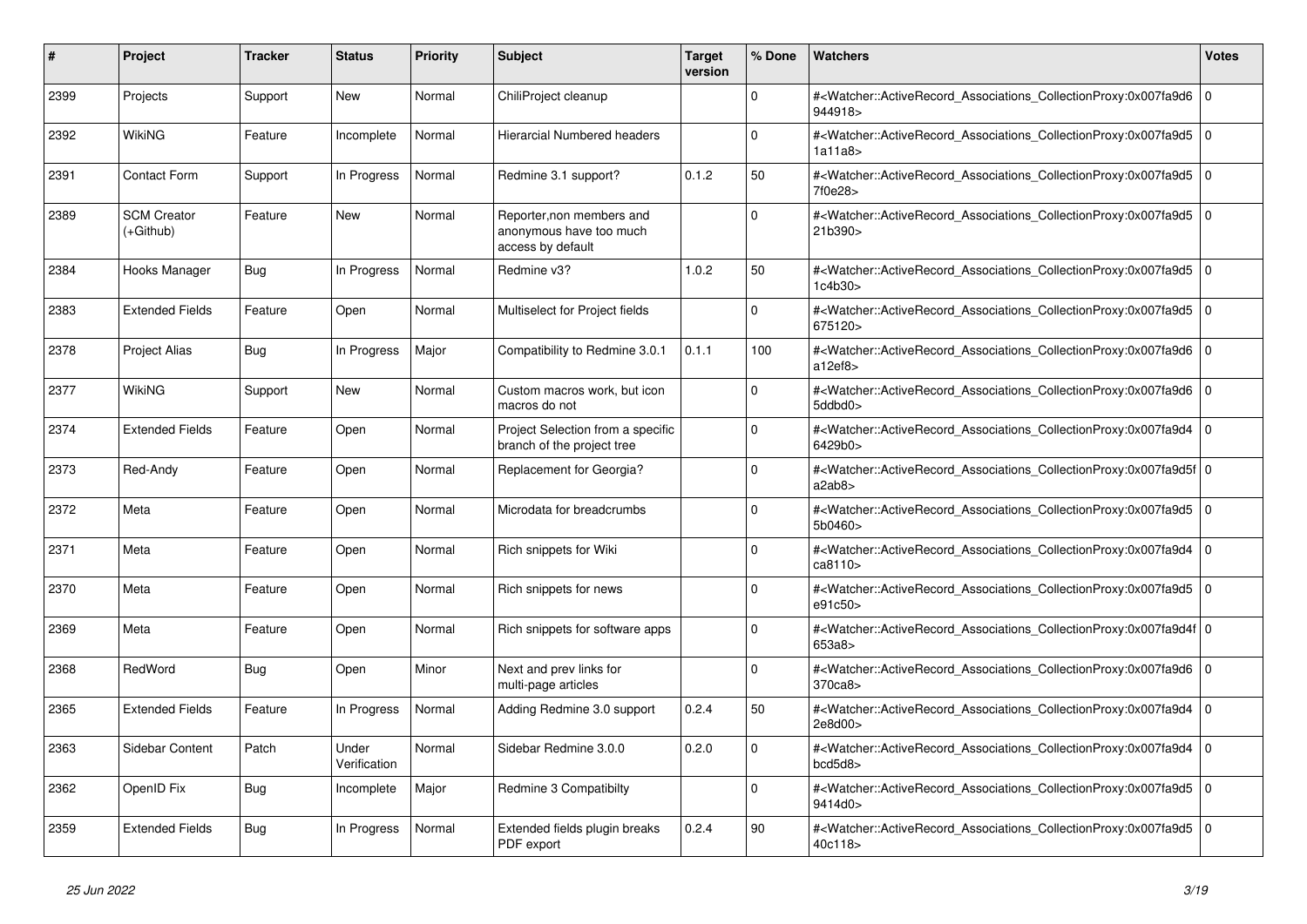| #    | Project                           | <b>Tracker</b> | <b>Status</b>         | <b>Priority</b> | <b>Subject</b>                                                                | <b>Target</b><br>version | % Done      | <b>Watchers</b>                                                                                                                                           | <b>Votes</b> |
|------|-----------------------------------|----------------|-----------------------|-----------------|-------------------------------------------------------------------------------|--------------------------|-------------|-----------------------------------------------------------------------------------------------------------------------------------------------------------|--------------|
| 2356 | <b>SCM Creator</b><br>$(+Github)$ | Bug            | New                   | Normal          | Repositories not removed from<br>file system                                  |                          | 0           | # <watcher::activerecord_associations_collectionproxy:0x007fa9d4  <br="">b175f8&gt;</watcher::activerecord_associations_collectionproxy:0x007fa9d4>       | l O          |
| 2350 | <b>Extended Fields</b>            | Bug            | Under<br>Verification | Normal          | Extended Field Values that are<br>nil produce an error                        | 0.2.4                    | $\Omega$    | # <watcher::activerecord_associations_collectionproxy:0x007fa9d6 0<br=""  ="">47d650&gt;</watcher::activerecord_associations_collectionproxy:0x007fa9d6>  |              |
| 2349 | <b>Extended Fields</b>            | Bug            | Open                  | Critical        | Redmine Bulk edit doesn't work<br>when extended_field plugin is<br>installed  | 0.2.4                    | $\mathbf 0$ | # <watcher::activerecord_associations_collectionproxy:0x007fa9d4 0<br=""  ="">68eae0&gt;</watcher::activerecord_associations_collectionproxy:0x007fa9d4>  |              |
| 2348 | <b>Extended Fields</b>            | Bug            | Open                  | Normal          | Buggy implementation at<br>list.html.erb                                      | 0.2.4                    | $\Omega$    | # <watcher::activerecord_associations_collectionproxy:0x007fa9d5f 0<br=""  ="">46cb8&gt;</watcher::activerecord_associations_collectionproxy:0x007fa9d5f> |              |
| 2346 | <b>Project Sections</b>           | Bug            | Incomplete            | Normal          | Project list shifts when there are<br>more text in sidebar                    |                          | $\mathbf 0$ | # <watcher::activerecord_associations_collectionproxy:0x007fa9d4<br>d12970&gt;</watcher::activerecord_associations_collectionproxy:0x007fa9d4<br>         | $\mathbf 0$  |
| 2344 | <b>Extended Fields</b>            | Support        | Open                  | Normal          | Installation failure: uninitialized<br>constant ExtendedFieldsHelper          |                          | 10          | # <watcher::activerecord_associations_collectionproxy:0x007fa9d5 0<br=""  ="">d0a8f0&gt;</watcher::activerecord_associations_collectionproxy:0x007fa9d5>  |              |
| 2343 | <b>SCM Creator</b><br>(+Github)   | Bug            | Open                  | Major           | Internal error when creating<br>projects having a List format<br>custom field | 0.5.1                    | $\Omega$    | # <watcher::activerecord_associations_collectionproxy:0x007fa9d6 0<br="">b0c7a0</watcher::activerecord_associations_collectionproxy:0x007fa9d6>           |              |
| 2341 | <b>Project Alias</b>              | Patch          | Under<br>Verification | Normal          | Underscore support for<br>Redmine                                             | 0.1.1                    | $\mathbf 0$ | # <watcher::activerecord_associations_collectionproxy:0x007fa9d4<br>dc34c8</watcher::activerecord_associations_collectionproxy:0x007fa9d4<br>             | $\mathbf 0$  |
| 2334 | <b>SCM Creator</b><br>(+Github)   | Bug            | Open                  | Normal          | Github API does not load                                                      | 0.5.1                    | 0           | # <watcher::activerecord_associations_collectionproxy:0x007fa9d4<br>604200&gt;</watcher::activerecord_associations_collectionproxy:0x007fa9d4<br>         | $\mathbf 0$  |
| 2329 | <b>WikiNG</b>                     | Bug            | Under<br>Verification | Major           | Mentions visibility                                                           |                          | 50          | # <watcher::activerecord_associations_collectionproxy:0x007fa9d4<br>388cb0&gt;</watcher::activerecord_associations_collectionproxy:0x007fa9d4<br>         | $\mathbf 0$  |
| 2328 | <b>Extended Fields</b>            | Patch          | Under<br>Verification | Normal          | Make the Project type custom<br>fields sortable in issue lists                | 0.2.4                    | $\mathbf 0$ | # <watcher::activerecord_associations_collectionproxy:0x007fa9d5 0<br=""  ="">cb1818&gt;</watcher::activerecord_associations_collectionproxy:0x007fa9d5>  |              |
| 2327 | <b>Project Settings</b>           | Bug            | New                   | Normal          | visual styles of sections are not<br>applied                                  |                          | $\mathbf 0$ | # <watcher::activerecord_associations_collectionproxy:0x007fa9d5 0<br="">03df28&gt;</watcher::activerecord_associations_collectionproxy:0x007fa9d5>       |              |
| 2326 | <b>SCM Creator</b><br>(+Github)   | Bug            | Open                  | Normal          | redmine_scm is incompatible<br>with redmine_git_hosting now?                  | 0.5.1                    | 0           | # <watcher::activerecord_associations_collectionproxy:0x007fa9d4 0<br="">b49c60&gt;</watcher::activerecord_associations_collectionproxy:0x007fa9d4>       |              |
| 2325 | <b>SCM Creator</b><br>$(+Github)$ | Bug            | Incomplete            | Normal          | Cannot add existing github repo                                               |                          | 0           | # <watcher::activerecord_associations_collectionproxy:0x007fa9d5f 0<br="">30698&gt;</watcher::activerecord_associations_collectionproxy:0x007fa9d5f>      |              |
| 2324 | Contact Form                      | Bug            | New                   | Normal          | Submitter information missing<br>on email.                                    |                          | $\Omega$    | # <watcher::activerecord_associations_collectionproxy:0x007fa9d5 0<br="">320a60&gt;</watcher::activerecord_associations_collectionproxy:0x007fa9d5>       |              |
| 2323 | <b>Contact Form</b>               | Bug            | New                   | Normal          | non-english characters on Full<br>name                                        |                          | $\Omega$    | # <watcher::activerecord_associations_collectionproxy:0x007fa9e5 0<br=""  ="">1259a8&gt;</watcher::activerecord_associations_collectionproxy:0x007fa9e5>  |              |
| 2322 | <b>WikiNG</b>                     | <b>Bug</b>     | Deferred              | Normal          | Viewing user pages does not<br>work after rename                              |                          | 0           | # <watcher::activerecord_associations_collectionproxy:0x007fa9e4 0<br=""  ="">b2aff8</watcher::activerecord_associations_collectionproxy:0x007fa9e4>      |              |
| 2321 | RedPress                          | <b>Bug</b>     | Open                  | Normal          | Users are still able to register in<br>WordPress                              |                          | $\mathbf 0$ | # <watcher::activerecord_associations_collectionproxy:0x007fa9e7 0<br="">331c68&gt;</watcher::activerecord_associations_collectionproxy:0x007fa9e7>       |              |
| 2320 | <b>Extended Fields</b>            | Bug            | Under<br>Verification | Normal          | Internal error when opening<br>issues tab                                     | 0.2.4                    | 0           | # <watcher::activerecord_associations_collectionproxy:0x007fa9e7 0<br="">195760&gt;</watcher::activerecord_associations_collectionproxy:0x007fa9e7>       |              |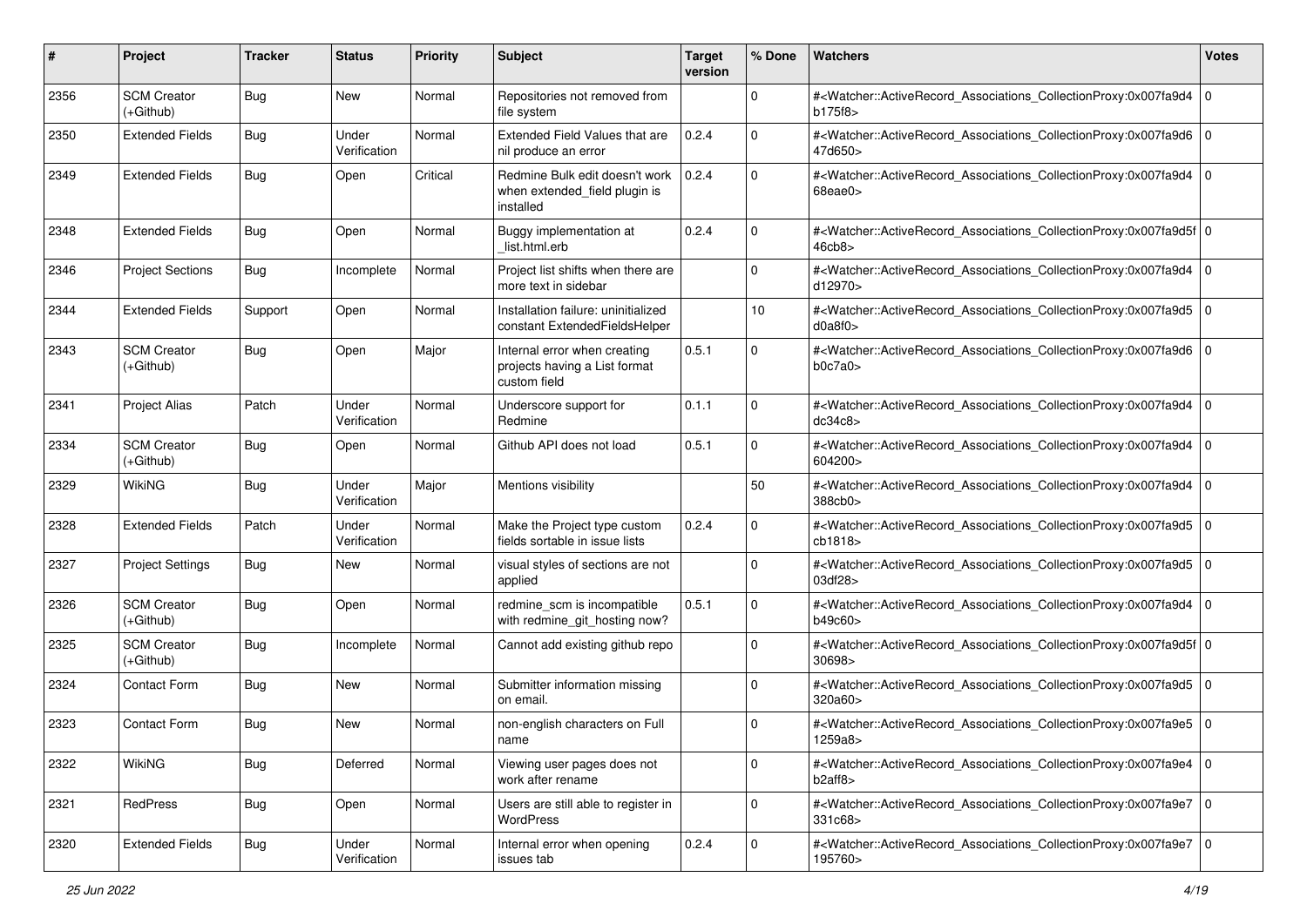| #    | Project                           | <b>Tracker</b> | <b>Status</b>         | <b>Priority</b> | <b>Subject</b>                                             | <b>Target</b><br>version | % Done      | <b>Watchers</b>                                                                                                                                          | <b>Votes</b>   |
|------|-----------------------------------|----------------|-----------------------|-----------------|------------------------------------------------------------|--------------------------|-------------|----------------------------------------------------------------------------------------------------------------------------------------------------------|----------------|
| 2319 | <b>Extended Fields</b>            | Bug            | Open                  | Normal          | Incompatible with<br>rt custom field?                      | 0.2.4                    | $\Omega$    | # <watcher::activerecord associations="" collectionproxy:0x007fa9e6<br="">e57418&gt;</watcher::activerecord>                                             | l 0            |
| 2318 | <b>Extended Fields</b>            | <b>Bug</b>     | In Progress           | Normal          | Issues as pdf                                              | 0.2.4                    | 90          | # <watcher::activerecord 0<br="" associations="" collectionproxy:0x007fa9e6=""  ="">91f680&gt;</watcher::activerecord>                                   |                |
| 2317 | Hooks Manager                     | Support        | <b>New</b>            | Normal          | Change Assignee on custom<br>field selection               |                          | $\Omega$    | # <watcher::activerecord_associations_collectionproxy:0x007fa9e6 0<br="">4f3b38&gt;</watcher::activerecord_associations_collectionproxy:0x007fa9e6>      |                |
| 2316 | Hooks Manager                     | Translation    | New                   | Normal          | French translation                                         |                          | $\Omega$    | # <watcher::activerecord 0<br="" associations="" collectionproxy:0x007fa9e5f=""  ="">fa280&gt;</watcher::activerecord>                                   |                |
| 2315 | <b>Project Sections</b>           | Feature        | Incomplete            | Normal          | Allow Projects to Appear in<br><b>Multiple Sections</b>    |                          | $\Omega$    | # <watcher::activerecord_associations_collectionproxy:0x007fa9e5 0<br=""  ="">d18030&gt;</watcher::activerecord_associations_collectionproxy:0x007fa9e5> |                |
| 2313 | Download Button                   | Bug            | Open                  | Normal          | Emails include the Download<br>"button" with relative link |                          | $\Omega$    | # <watcher::activerecord_associations_collectionproxy:0x007fa9e5 0<br=""  ="">9e02a0&gt;</watcher::activerecord_associations_collectionproxy:0x007fa9e5> |                |
| 2312 | Like Button                       | Translation    | New                   | Normal          | Add Korean translation file                                |                          | $\Omega$    | # <watcher::activerecord associations="" collectionproxy:0x007fa9e5<br="">7a6d68&gt;</watcher::activerecord>                                             | l 0            |
| 2310 | Sidebar Content                   | Translation    | New                   | Normal          | Change Korean translation file<br>comment                  |                          | $\Omega$    | # <watcher::activerecord_associations_collectionproxy:0x007fa9e5 0<br=""  ="">60dd30&gt;</watcher::activerecord_associations_collectionproxy:0x007fa9e5> |                |
| 2309 | Meta                              | Translation    | <b>New</b>            | Normal          | Update korean translation to<br>0.2.3                      |                          | $\Omega$    | # <watcher::activerecord_associations_collectionproxy:0x007fa9e5<br>4c90f0&gt;</watcher::activerecord_associations_collectionproxy:0x007fa9e5<br>        | $\overline{0}$ |
| 2308 | <b>Extended Fields</b>            | Translation    | <b>New</b>            | Normal          | Add Korean translation file<br>comment                     | 0.2.4                    | $\Omega$    | # <watcher::activerecord 0<br="" associations="" collectionproxy:0x007fa9e5=""  ="">3b2928&gt;</watcher::activerecord>                                   |                |
| 2307 | Download Button                   | Translation    | Under<br>Verification | Normal          | Change Korean translation file<br>comment                  | 0.1.1                    | $\Omega$    | # <watcher::activerecord_associations_collectionproxy:0x007fa9e5 0<br=""  ="">20da78&gt;</watcher::activerecord_associations_collectionproxy:0x007fa9e5> |                |
| 2305 | <b>Author Box</b>                 | Translation    | <b>New</b>            | Normal          | Change Korean translation file<br>comment                  |                          | $\Omega$    | # <watcher::activerecord 0<br="" associations="" collectionproxy:0x007fa9e4f=""  ="">c15d0</watcher::activerecord>                                       |                |
| 2304 | Meta                              | Support        | Open                  | Normal          | Ask Redmine guys to add hooks<br>to the core               |                          | $\mathbf 0$ | # <watcher::activerecord 0<br="" associations="" collectionproxy:0x007fa9e4=""  ="">db9ff8</watcher::activerecord>                                       |                |
| 2303 | Meta                              | Feature        | Open                  | Normal          | Improve internal API                                       |                          | $\Omega$    | # <watcher::activerecord_associations_collectionproxy:0x0055cbdb 0<br="">b81f58&gt;</watcher::activerecord_associations_collectionproxy:0x0055cbdb>      |                |
| 2298 | RedWord                           | Support        | In Progress           | Normal          | Theme review by WordPress<br>reviewers                     |                          | 10          | # <watcher::activerecord 0<br="" associations="" collectionproxy:0x0055cbdb=""  ="">a72478&gt;</watcher::activerecord>                                   |                |
| 2295 | Hooks Manager                     | Bug            | Reopened              | Normal          | view_layouts_base_html_head<br>hook not working            |                          | 90          | # <watcher::activerecord_associations_collectionproxy:0x0055cbdb 0<br="">97e9e0&gt;</watcher::activerecord_associations_collectionproxy:0x0055cbdb>      |                |
| 2293 | WikiNG                            | Enhancement    | Open                  | Minor           | Extended user column                                       |                          | $\Omega$    | # <watcher::activerecord_associations_collectionproxy:0x0055cbdb 0<br=""  ="">864578&gt;</watcher::activerecord_associations_collectionproxy:0x0055cbdb> |                |
| 2291 | <b>SCM Creator</b><br>(+Github)   | Feature        | Open                  | Normal          | Creator interface needs to be<br>simplified                |                          | $\mathbf 0$ | # <watcher::activerecord 0<br="" associations="" collectionproxy:0x0055cbdb=""  ="">720ae0&gt;</watcher::activerecord>                                   |                |
| 2290 | <b>SCM Creator</b><br>$(+Github)$ | Patch          | Under<br>Verification | Normal          | Various improvements to plugin                             | 0.5.1                    | 70          | # <watcher::activerecord_associations_collectionproxy:0x0055cbd8 0<br=""  ="">5f1ff0</watcher::activerecord_associations_collectionproxy:0x0055cbd8>     |                |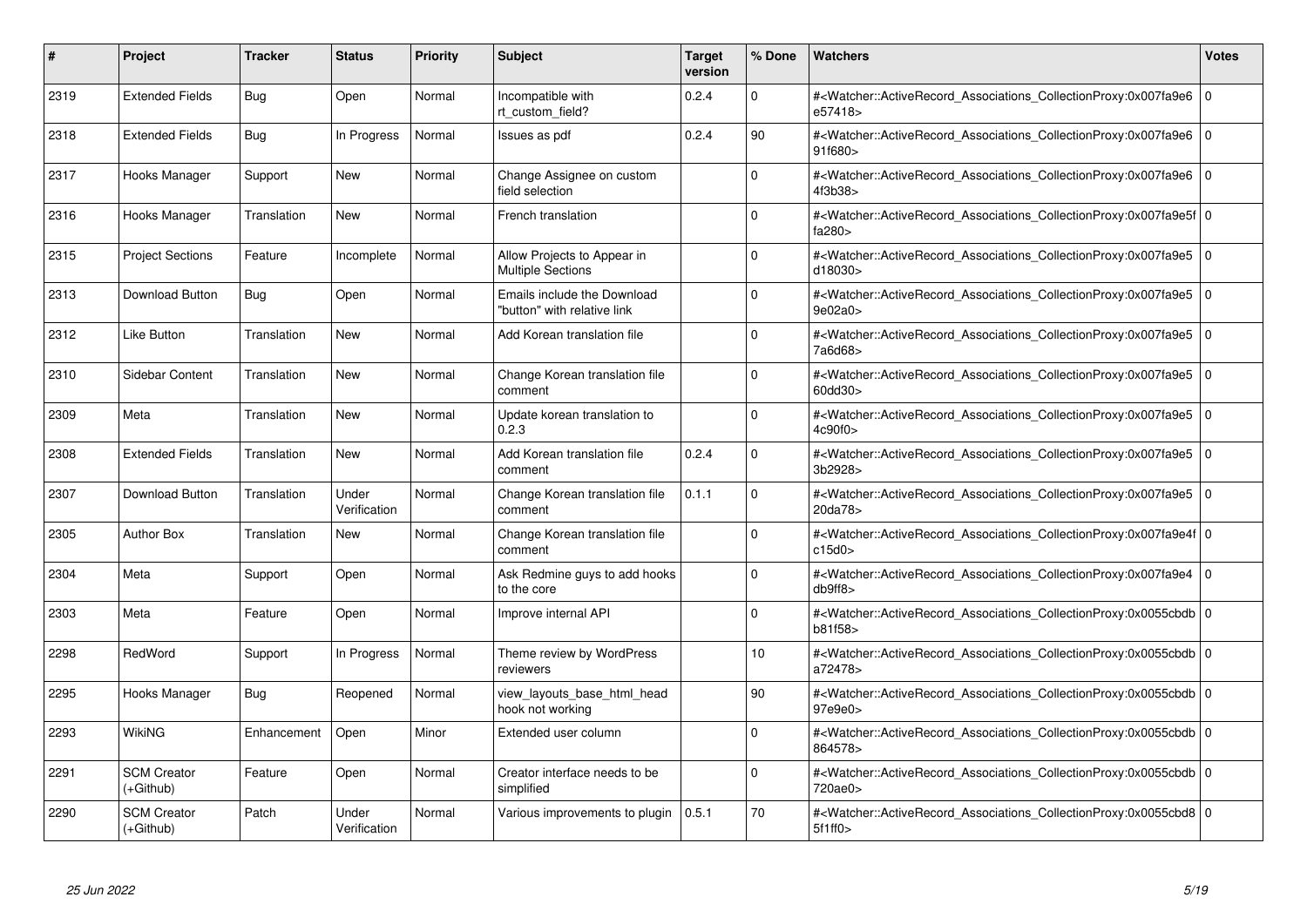| #    | Project                         | <b>Tracker</b> | <b>Status</b> | <b>Priority</b> | <b>Subject</b>                                               | <b>Target</b><br>version | % Done      | <b>Watchers</b>                                                                                                                                                           | <b>Votes</b> |
|------|---------------------------------|----------------|---------------|-----------------|--------------------------------------------------------------|--------------------------|-------------|---------------------------------------------------------------------------------------------------------------------------------------------------------------------------|--------------|
| 2289 | <b>RedPress</b>                 | Bug            | <b>New</b>    | Normal          | Hide moved news from the<br>project overview page            |                          | $\Omega$    | # <watcher::activerecord_associations_collectionproxy:0x0055cbd8 0<br=""  ="">cbcba0<sub>&gt;</sub></watcher::activerecord_associations_collectionproxy:0x0055cbd8>       |              |
| 2287 | <b>SCM Creator</b><br>(+Github) | Feature        | Incomplete    | Normal          | Allow to customize naming<br>policy for repositories         |                          | $\Omega$    | # <watcher::activerecord_associations_collectionproxy:0x0055cbd8 0<br=""  ="">6b9a28&gt;</watcher::activerecord_associations_collectionproxy:0x0055cbd8>                  |              |
| 2286 | <b>SCM Creator</b><br>(+Github) | Feature        | Incomplete    | Normal          | Add configuration option for<br>default encoding             |                          | $\Omega$    | # <watcher::activerecord 0<br="" associations="" collectionproxy:0x0055cbd8=""  ="">30f8f0</watcher::activerecord>                                                        |              |
| 2285 | WordMine                        | Support        | In Progress   | Normal          | Can't get this to work                                       |                          | $\Omega$    | # <watcher::activerecord_associations_collectionproxy:0x0055cbd8 0<br=""  ="">05b258&gt;</watcher::activerecord_associations_collectionproxy:0x0055cbd8>                  |              |
| 2278 | <b>SCM Creator</b><br>(+Github) | Patch          | Deferred      | Normal          | Disable "Save repository" button<br>on new repositories      |                          | $\Omega$    | # <watcher::activerecord_associations_collectionproxy:0x0055cbd7 0<br=""  ="">dfe438</watcher::activerecord_associations_collectionproxy:0x0055cbd7>                      |              |
| 2276 | Language Mix                    | Feature        | Incomplete    | Normal          | Group posts / show only the<br>primary article               |                          | $\Omega$    | # <watcher::activerecord 0<br="" associations="" collectionproxy:0x0055cbd7=""  ="">a47880&gt;</watcher::activerecord>                                                    |              |
| 2273 | Hooks Manager                   | Support        | In Progress   | Normal          | Hook is invalid                                              |                          | $\Omega$    | # <watcher::activerecord_associations_collectionproxy:0x0055cbd7 0<br=""  ="">33f1f0&gt;</watcher::activerecord_associations_collectionproxy:0x0055cbd7>                  |              |
| 2271 | Meta                            | Feature        | Open          | Normal          | Default image for<br>OpenGraph/Twitter Cards                 |                          | $\mathbf 0$ | # <watcher::activerecord_associations_collectionproxy:0x007fa9d7  <br="">dd4ef0&gt;</watcher::activerecord_associations_collectionproxy:0x007fa9d7>                       | l o          |
| 2266 | Hooks Manager                   | Translation    | Incomplete    | Normal          | Spanish translation                                          |                          | 20          | # <watcher::activerecord_associations_collectionproxy:0x007fa9db 0<br=""  ="">30d0e0&gt;</watcher::activerecord_associations_collectionproxy:0x007fa9db>                  |              |
| 2261 | <b>Extended Fields</b>          | Bug            | Incomplete    | Normal          | issues PDF view and<br>descriptions                          | 0.2.4                    | $\Omega$    | # <watcher::activerecord associations="" collectionproxy:0x007fa9db<br="">6cf700&gt;</watcher::activerecord>                                                              | $\mathbf 0$  |
| 2260 | <b>Contact Form</b>             | Bug            | Incomplete    | Normal          | Conflicting with<br>redmine ckeditor plugin using<br>preview |                          | $\mathbf 0$ | # <watcher::activerecord_associations_collectionproxy:0x007fa9db  <br=""><math>0</math>cff<math>58</math></watcher::activerecord_associations_collectionproxy:0x007fa9db> | $\mathbf 0$  |
| 2259 | <b>Contact Form</b>             | Feature        | Incomplete    | Normal          | Sender name in a message                                     |                          | $\Omega$    | # <watcher::activerecord_associations_collectionproxy:0x007fa9da 0<br=""  ="">e52a50&gt;</watcher::activerecord_associations_collectionproxy:0x007fa9da>                  |              |
| 2257 | Download Button                 | Patch          | New           | Normal          | Support for multiple downloads                               |                          | $\Omega$    | # <watcher::activerecord associations="" collectionproxy:0x007fa9db<br="">383858&gt;</watcher::activerecord>                                                              | $\mathbf 0$  |
| 2250 | <b>WikiNG</b>                   | Support        | Open          | Normal          | Textilizable fix in Redmine                                  |                          | $\mathbf 0$ | # <watcher::activerecord associations="" collectionproxy:0x007fa9d8<br="">399958&gt;</watcher::activerecord>                                                              | $\mathbf 0$  |
| 2248 | <b>RedPress</b>                 | Feature        | Open          | Normal          | Latest blog posts in Redmine                                 |                          | $\Omega$    | # <watcher::activerecord_associations_collectionproxy:0x007fa9db  <br="">4009c0&gt;</watcher::activerecord_associations_collectionproxy:0x007fa9db>                       | $\mathbf 0$  |
| 2247 | <b>RedPress</b>                 | Improvement    | Open          | Normal          | Redirect back after logout                                   |                          | $\Omega$    | # <watcher::activerecord associations="" collectionproxy:0x007fa9db<br="">01f5b8</watcher::activerecord>                                                                  | $\mathbf 0$  |
| 2246 | <b>RedPress</b>                 | Feature        | Open          | Normal          | Wiki syntax for blog posts                                   |                          | $\Omega$    | # <watcher::activerecord_associations_collectionproxy:0x007fa9da 0<br=""  ="">565c08&gt;</watcher::activerecord_associations_collectionproxy:0x007fa9da>                  |              |
| 2245 | RedWord                         | Improvement    | Open          | Normal          | Hellip in project titles                                     |                          | $\Omega$    | # <watcher::activerecord 0<br="" associations="" collectionproxy:0x007fa9da=""  ="">246c70&gt;</watcher::activerecord>                                                    |              |
| 2244 | WordMine                        | Improvement    | Incomplete    | Normal          | Import the project on blog index<br>open                     |                          | $\Omega$    | # <watcher::activerecord_associations_collectionproxy:0x007fa9da<br>d8f7f8&gt;</watcher::activerecord_associations_collectionproxy:0x007fa9da<br>                         | $\mathbf 0$  |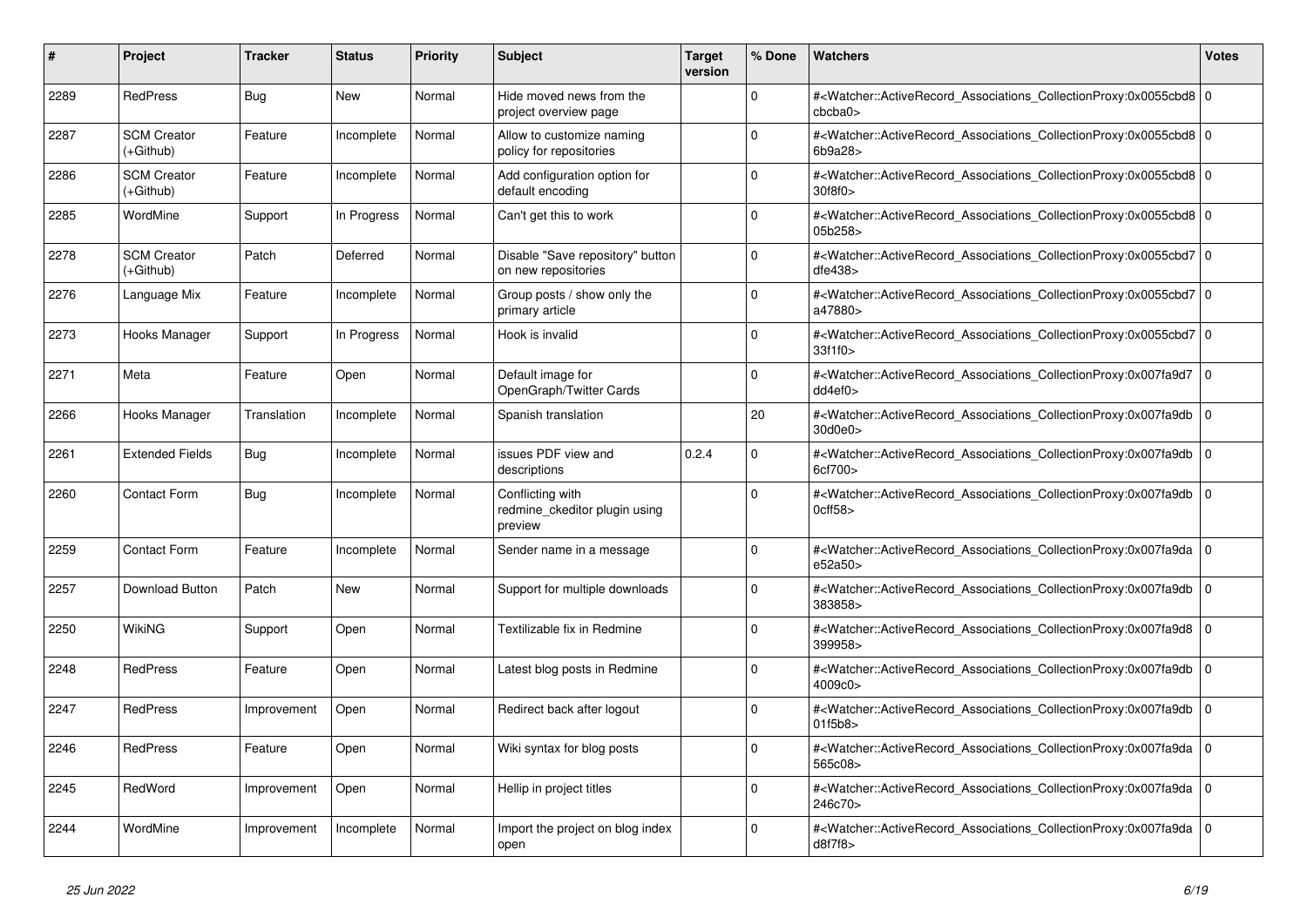| #    | Project                         | <b>Tracker</b> | <b>Status</b> | <b>Priority</b> | <b>Subject</b>                                                   | <b>Target</b><br>version | % Done      | Watchers                                                                                                                                                                        | Votes    |
|------|---------------------------------|----------------|---------------|-----------------|------------------------------------------------------------------|--------------------------|-------------|---------------------------------------------------------------------------------------------------------------------------------------------------------------------------------|----------|
| 2243 | RedWord                         | Improvement    | <b>New</b>    | Normal          | Show unapproved comments<br>for admins                           |                          | $\Omega$    | # <watcher::activerecord_associations_collectionproxy:0x007fa9daf 0<br=""  =""><math>61</math>bd<math>0</math></watcher::activerecord_associations_collectionproxy:0x007fa9daf> |          |
| 2242 | <b>Extended Fields</b>          | <b>Bug</b>     | Incomplete    | Normal          | Message "invalid statement:<br>STR_TO_DATE" when using<br>MS SQL |                          | 30          | # <watcher::activerecord_associations_collectionproxy:0x007fa9d8<br>258968&gt;</watcher::activerecord_associations_collectionproxy:0x007fa9d8<br>                               |          |
| 2241 | <b>Extended Fields</b>          | Feature        | Incomplete    | Normal          | Informations I see on Calendar                                   |                          | $\Omega$    | # <watcher::activerecord associations="" collectionproxy:0x007fa9d7<br="">dc0d38&gt;</watcher::activerecord>                                                                    | ۱o       |
| 2239 | <b>SCM Creator</b><br>(+Github) | <b>Bug</b>     | Incomplete    | Normal          | No default identifer                                             |                          | $\Omega$    | # <watcher::activerecord associations="" collectionproxy:0x007fa9db<br="">e5c338&gt;</watcher::activerecord>                                                                    | 0 I      |
| 2237 | <b>Contact Form</b>             | Bug            | Open          | Normal          | Spam protection (looks like<br>0.1.0 is spam prone)              |                          | $\Omega$    | # <watcher::activerecord_associations_collectionproxy:0x007fa9da 0<br=""  ="">75cd68&gt;</watcher::activerecord_associations_collectionproxy:0x007fa9da>                        |          |
| 2236 | <b>Extended Fields</b>          | <b>Bug</b>     | Incomplete    | Normal          | Hint Lost                                                        |                          | $\Omega$    | # <watcher::activerecord associations="" collectionproxy:0x007fa9d9<br="">ddc310&gt;</watcher::activerecord>                                                                    | 0 I      |
| 2234 | <b>WikiNG</b>                   | Enhancement    | Incomplete    | Minor           | Avatars in user links?                                           |                          | $\Omega$    | # <watcher::activerecord_associations_collectionproxy:0x007fa9d8<br>daf320&gt;</watcher::activerecord_associations_collectionproxy:0x007fa9d8<br>                               | 0        |
| 2227 | <b>Extended Fields</b>          | Feature        | In Progress   | Normal          | Altering form elements for<br>custom fields                      | 0.2.4                    | 50          | # <watcher::activerecord_associations_collectionproxy:0x007fa9d8<br>ed0150&gt;</watcher::activerecord_associations_collectionproxy:0x007fa9d8<br>                               | l O      |
| 2225 | OpenID Fix                      | Bug            | Incomplete    | Normal          | OpenID::TypeURIMismatch                                          |                          | $\Omega$    | # <watcher::activerecord_associations_collectionproxy:0x007fa9da<br>ac6e18</watcher::activerecord_associations_collectionproxy:0x007fa9da<br>                                   | l o      |
| 2224 | WikiNG                          | Feature        | Incomplete    | Normal          | Option to disable glyphs?                                        |                          | $\Omega$    | # <watcher::activerecord_associations_collectionproxy:0x007fa9cc<br>013970&gt;</watcher::activerecord_associations_collectionproxy:0x007fa9cc<br>                               | $\Omega$ |
| 2223 | <b>Extended Fields</b>          | Feature        | Open          | Normal          | Linked list custom field                                         |                          | $\Omega$    | # <watcher::activerecord associations="" collectionproxy:0x007fa9d8<br="">1a1c68&gt;</watcher::activerecord>                                                                    | ۱o       |
| 2221 | <b>Extended Fields</b>          | Support        | Deferred      | Minor           | Need a fix for list.html.erb                                     |                          | $\Omega$    | # <watcher::activerecord associations="" collectionproxy:0x007fa9da<br="">c4b810&gt;</watcher::activerecord>                                                                    | l 0      |
| 2220 | <b>Extended Fields</b>          | Feature        | Incomplete    | Normal          | Project specific custom fields                                   |                          | $\Omega$    | # <watcher::activerecord_associations_collectionproxy:0x007fa9d9<br>b8c510&gt;</watcher::activerecord_associations_collectionproxy:0x007fa9d9<br>                               | 0 I      |
| 2219 | <b>Project Sections</b>         | Feature        | Open          | Normal          | Wiki rule for section                                            |                          | $\Omega$    | # <watcher::activerecord associations="" collectionproxy:0x007fa9db<br="">9724f8&gt;</watcher::activerecord>                                                                    | l O      |
| 2216 | <b>Download Button</b>          | <b>Bug</b>     | <b>New</b>    | Critical        | Missing partial<br>download/sidebar                              |                          | $\Omega$    | # <watcher::activerecord associations="" collectionproxy:0x007fa9d8<br="">141660&gt;</watcher::activerecord>                                                                    | 0 I      |
| 2214 | <b>Project Sections</b>         | Feature        | Incomplete    | Normal          | Featured and disregarded<br>projects                             |                          | $\mathbf 0$ | # <watcher::activerecord_associations_collectionproxy:0x007fa9da<br>64d4e0&gt;</watcher::activerecord_associations_collectionproxy:0x007fa9da<br>                               | 0        |
| 2213 | Contact Form                    | <b>Bug</b>     | Incomplete    | Normal          | Unable to support Chinesell                                      |                          | $\Omega$    | # <watcher::activerecord_associations_collectionproxy:0x007fa9db<br><math>71</math>ceb<math>0</math></watcher::activerecord_associations_collectionproxy:0x007fa9db<br>         | l O      |
| 2210 | Hooks Manager                   | Feature        | Open          | Normal          | Sidebar access from other<br>hooks                               |                          | $\Omega$    | # <watcher::activerecord associations="" collectionproxy:0x007fa9db<br="">bb4130&gt;</watcher::activerecord>                                                                    | 0 I      |
| 2209 | Hooks Manager                   | Feature        | Incomplete    | Normal          | A templating language support                                    |                          | $\Omega$    | # <watcher::activerecord_associations_collectionproxy:0x007fa9db<br>ee69e8&gt;</watcher::activerecord_associations_collectionproxy:0x007fa9db<br>                               | 0        |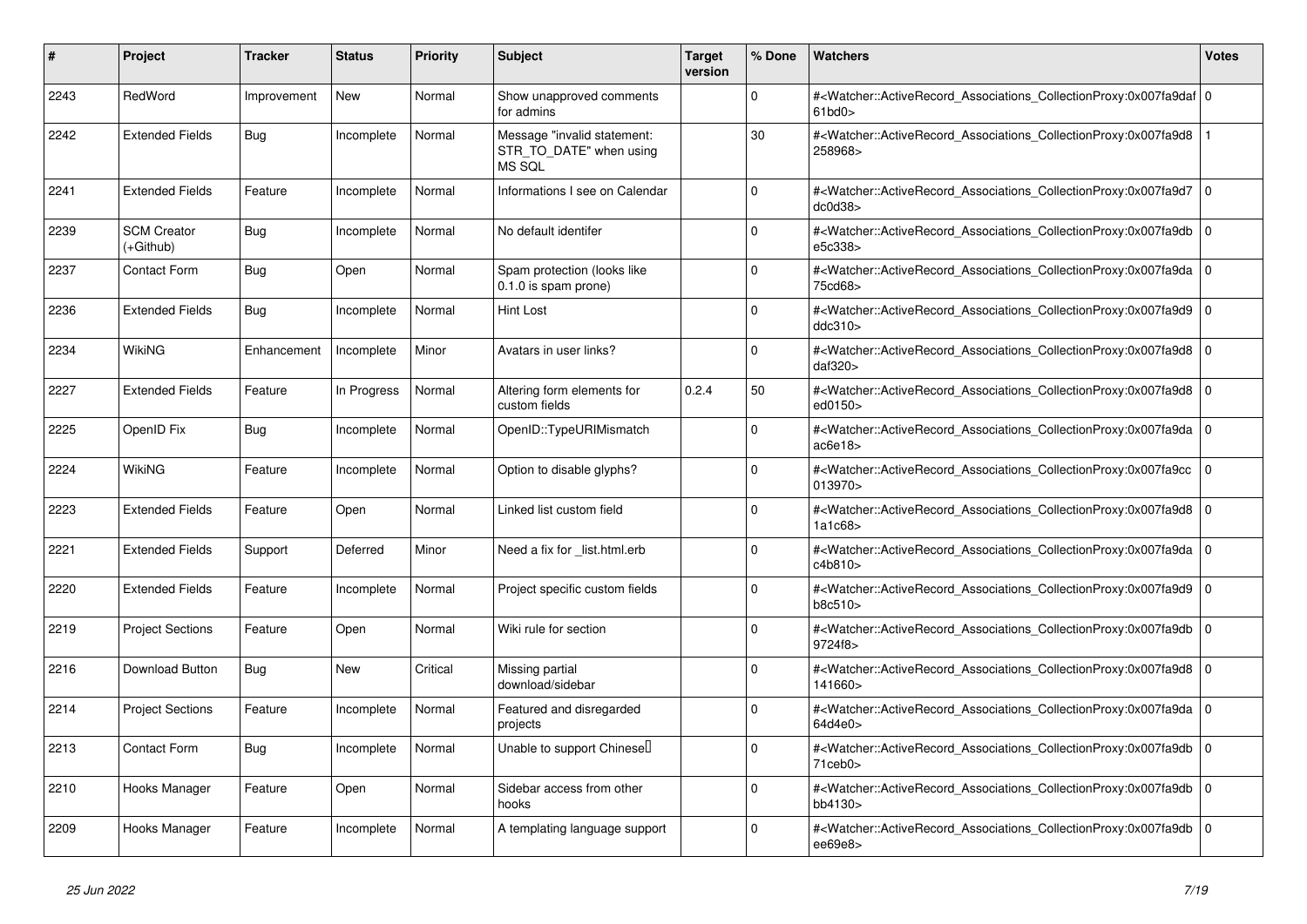| #    | Project                         | <b>Tracker</b> | <b>Status</b> | <b>Priority</b> | <b>Subject</b>                                                                | <b>Target</b><br>version | % Done   | <b>Watchers</b>                                                                                                                                                                                  | <b>Votes</b> |
|------|---------------------------------|----------------|---------------|-----------------|-------------------------------------------------------------------------------|--------------------------|----------|--------------------------------------------------------------------------------------------------------------------------------------------------------------------------------------------------|--------------|
| 2201 | <b>SCM Creator</b><br>(+Github) | Feature        | Incomplete    | Normal          | Add feature auto create struct<br>directory for svn                           |                          | $\Omega$ | # <watcher::activerecord associations="" collectionproxy:0x007fa9d8<br="">7b5708&gt;</watcher::activerecord>                                                                                     |              |
| 2196 | <b>Extended Fields</b>          | Support        | Open          | Normal          | Default values for "Wiki text"<br>custom fields not being applied             |                          | $\Omega$ | # <watcher::activerecord associations="" collectionproxy:0x007fa9da<br="">d64a80&gt;</watcher::activerecord>                                                                                     | l O          |
| 2190 | Role Shift                      | Bug            | Incomplete    | Normal          | Unfortunately installation fails                                              |                          | $\Omega$ | # <watcher::activerecord 0<br="" associations="" collectionproxy:0x007fa9d8=""  ="">e35b00&gt;</watcher::activerecord>                                                                           |              |
| 2186 | <b>Extended Fields</b>          | Feature        | Open          | Minor           | Custom DateTime Field                                                         |                          | $\Omega$ | # <watcher::activerecord_associations_collectionproxy:0x007fa9d9<br>6164a0</watcher::activerecord_associations_collectionproxy:0x007fa9d9<br>                                                    | l O          |
| 2184 | Role Shift                      | Support        | Incomplete    | Normal          | Issue visibility                                                              |                          | $\Omega$ | # <watcher::activerecord_associations_collectionproxy:0x007fa9d9<br>c28f28&gt;</watcher::activerecord_associations_collectionproxy:0x007fa9d9<br>                                                | l O          |
| 2179 | Projects                        | Feature        | Incomplete    | Normal          | Pingbacks and trackbacks                                                      |                          | $\Omega$ | # <watcher::activerecord_associations_collectionproxy:0x007fa9db<br>ae9480&gt;</watcher::activerecord_associations_collectionproxy:0x007fa9db<br>                                                | $\Omega$     |
| 2170 | <b>Contact Form</b>             | Feature        | Open          | Minor           | Optional email format validation                                              |                          | $\Omega$ | # <watcher::activerecord_associations_collectionproxy:0x007fa9dbf 0<br=""  =""><math>d</math>d<math>9f</math>0<math>&gt;</math></watcher::activerecord_associations_collectionproxy:0x007fa9dbf> |              |
| 2169 | <b>Contact Form</b>             | Feature        | Incomplete    | Normal          | Option to use own name,<br>reply-to, subject and message<br>fields            |                          | $\Omega$ | # <watcher::activerecord associations="" collectionproxy:0x007fa9d9<br="">25c990&gt;</watcher::activerecord>                                                                                     | $\mathbf 0$  |
| 2168 | <b>Extended Fields</b>          | Feature        | Open          | Minor           | Grouping form elements                                                        |                          | $\Omega$ | # <watcher::activerecord_associations_collectionproxy:0x007fa9d8 0<br=""  ="">da7b48</watcher::activerecord_associations_collectionproxy:0x007fa9d8>                                             |              |
| 2165 | Download Button                 | <b>Bug</b>     | Open          | Major           | Error in email                                                                | 0.1.1                    | $\Omega$ | # <watcher::activerecord_associations_collectionproxy:0x007fa9d9<br>e605c0&gt;</watcher::activerecord_associations_collectionproxy:0x007fa9d9<br>                                                | l O          |
| 2163 | Meta                            | Bug            | Incomplete    | Normal          | My site's Display lanugage was<br>only English, when I installed<br>plugin    |                          | $\Omega$ | # <watcher::activerecord_associations_collectionproxy:0x007fa9d9<br>994898&gt;</watcher::activerecord_associations_collectionproxy:0x007fa9d9<br>                                                | $\Omega$     |
| 2161 | <b>Extended Fields</b>          | Support        | In Progress   | Critical        | Internal error On New Issues<br>tab                                           |                          | $\Omega$ | # <watcher::activerecord associations="" collectionproxy:0x007fa9db<br="">b5e348&gt;</watcher::activerecord>                                                                                     | l O          |
| 2160 | WikiNG                          | Improvement    | Incomplete    | Normal          | Rename {{version}} to {{hidden}}                                              |                          | $\Omega$ | # <watcher::activerecord_associations_collectionproxy:0x007fa9dbf 0<br=""  ="">e3210&gt;</watcher::activerecord_associations_collectionproxy:0x007fa9dbf>                                        |              |
| 2157 | Projects                        | Feature        | Open          | Normal          | Short activity messages                                                       |                          | $\Omega$ | # <watcher::activerecord_associations_collectionproxy:0x007fa9d8 0<br=""  ="">d07dc8</watcher::activerecord_associations_collectionproxy:0x007fa9d8>                                             |              |
| 2156 | <b>Extended Fields</b>          | Feature        | Incomplete    | Minor           | Per user values?                                                              |                          | $\Omega$ | # <watcher::activerecord_associations_collectionproxy:0x007fa9db<br>6cb920&gt;</watcher::activerecord_associations_collectionproxy:0x007fa9db<br>                                                | $\Omega$     |
| 2155 | <b>Extended Fields</b>          | Bug            | Incomplete    | Normal          | Wiki text field donot work well<br>when using chinese as custom<br>field name |                          | 50       | # <watcher::activerecord_associations_collectionproxy:0x007fa9db<br>0dc730&gt;</watcher::activerecord_associations_collectionproxy:0x007fa9db<br>                                                | $\mathbf 0$  |
| 2151 | Red-Andy                        | <b>Bug</b>     | Deferred      | Normal          | Conflict with sidebar_hide plugin                                             |                          | 30       | # <watcher::activerecord_associations_collectionproxy:0x007fa9d9<br>e79318&gt;</watcher::activerecord_associations_collectionproxy:0x007fa9d9<br>                                                | l O          |
| 2149 | <b>TOC</b>                      | <b>Bug</b>     | New           | Normal          | New dokuwiki default template<br>(from angua) make problem                    |                          | $\Omega$ | # <watcher::activerecord_associations_collectionproxy:0x007fa9da<br>dcc3b0&gt;</watcher::activerecord_associations_collectionproxy:0x007fa9da<br>                                                | l O          |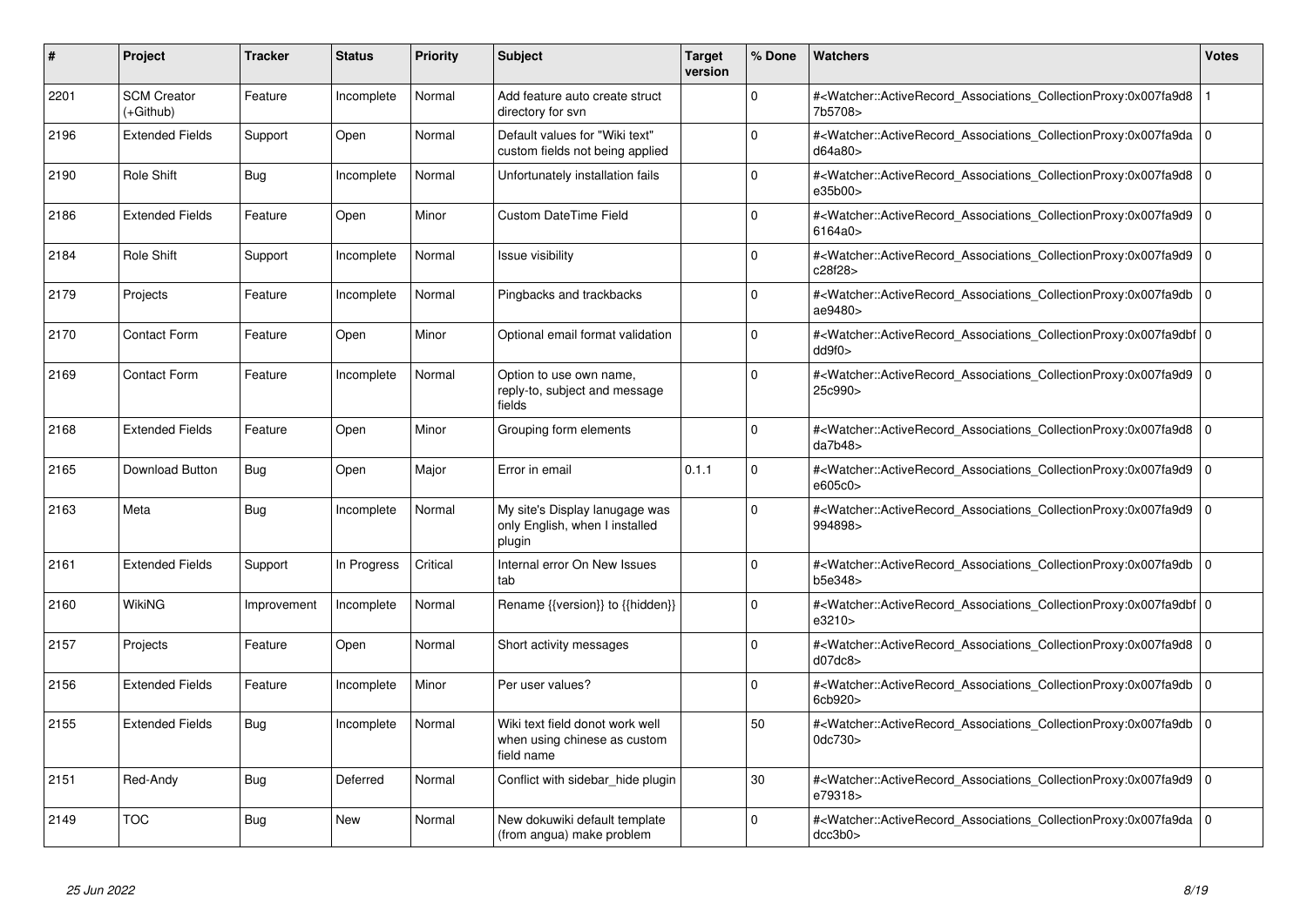| #    | Project                           | <b>Tracker</b> | <b>Status</b> | <b>Priority</b> | <b>Subject</b>                                                                                                                                                                                                                                                                                                                         | <b>Target</b><br>version | % Done      | Watchers                                                                                                                                                   | <b>Votes</b> |
|------|-----------------------------------|----------------|---------------|-----------------|----------------------------------------------------------------------------------------------------------------------------------------------------------------------------------------------------------------------------------------------------------------------------------------------------------------------------------------|--------------------------|-------------|------------------------------------------------------------------------------------------------------------------------------------------------------------|--------------|
| 2148 | Meta                              | Feature        | Open          | Normal          | Cache meta tags                                                                                                                                                                                                                                                                                                                        |                          | 0           | # <watcher::activerecord_associations_collectionproxy:0x007fa9da 0<br="">6ad700&gt;</watcher::activerecord_associations_collectionproxy:0x007fa9da>        |              |
| 2145 | Meta                              | Feature        | Open          | Normal          | Support Facebook publishing<br>through Graph API                                                                                                                                                                                                                                                                                       |                          | $\Omega$    | # <watcher::activerecord_associations_collectionproxy:0x007fa9da 0<br="">9e4f68&gt;</watcher::activerecord_associations_collectionproxy:0x007fa9da>        |              |
| 2132 | Download Button                   | Feature        | Open          | Normal          | Per version button                                                                                                                                                                                                                                                                                                                     |                          | $\mathbf 0$ | # <watcher::activerecord_associations_collectionproxy:0x007fa9d9 0<br=""  ="">274108&gt;</watcher::activerecord_associations_collectionproxy:0x007fa9d9>   |              |
| 2131 | <b>Project Settings</b>           | Feature        | In Progress   | Normal          | Redmine 2 / Rails 3<br>compatibility                                                                                                                                                                                                                                                                                                   |                          | 80          | # <watcher::activerecord_associations_collectionproxy:0x007fa9d9 2<br="">4c2310&gt;</watcher::activerecord_associations_collectionproxy:0x007fa9d9>        |              |
| 2130 | <b>WikiNG</b>                     | Feature        | Incomplete    | Minor           | Function references                                                                                                                                                                                                                                                                                                                    |                          | $\mathbf 0$ | # <watcher::activerecord_associations_collectionproxy:0x007fa9d9 0<br=""  ="">9f7ab0&gt;</watcher::activerecord_associations_collectionproxy:0x007fa9d9>   |              |
| 2117 | <b>Extended Fields</b>            | Feature        | Open          | Normal          | User list filter                                                                                                                                                                                                                                                                                                                       |                          | $\Omega$    | # <watcher::activerecord_associations_collectionproxy:0x007fa9da 0<br=""  ="">b13a60&gt;</watcher::activerecord_associations_collectionproxy:0x007fa9da>   |              |
| 2114 | <b>Extended Fields</b>            | Feature        | Open          | Normal          | LDAP attributes for user custom<br>fields                                                                                                                                                                                                                                                                                              |                          | $\Omega$    | # <watcher::activerecord_associations_collectionproxy:0x007fa9da 0<br=""  ="">28b910&gt;</watcher::activerecord_associations_collectionproxy:0x007fa9da>   |              |
| 2111 | <b>SCM Creator</b><br>$(+Github)$ | Support        | Open          | Normal          | "Adding local repositories was<br>denied by the administrator"<br>message given when creating<br>SVN or Git repositories                                                                                                                                                                                                               |                          | $\mathbf 0$ | # <watcher::activerecord_associations_collectionproxy:0x007fa9d9 0<br=""  ="">62bdc8&gt;</watcher::activerecord_associations_collectionproxy:0x007fa9d9>   |              |
| 2109 | Sidebar Content                   | Feature        | Open          | Normal          | Sidebar for global pages, which<br>do not have one                                                                                                                                                                                                                                                                                     | 0.2.0                    | $\mathbf 0$ | # <watcher::activerecord_associations_collectionproxy:0x007fa9db 0<br="">1bb778&gt;</watcher::activerecord_associations_collectionproxy:0x007fa9db>        |              |
| 2108 | Projects                          | Bug            | Open          | Normal          | Weird export "button"                                                                                                                                                                                                                                                                                                                  |                          | $\mathbf 0$ | # <watcher::activerecord_associations_collectionproxy:0x007fa9da 0<br="">c72b68&gt;</watcher::activerecord_associations_collectionproxy:0x007fa9da>        |              |
| 2107 | <b>Extended Fields</b>            | Support        | Open          | Normal          | WiKi formatting support to<br>custom field                                                                                                                                                                                                                                                                                             |                          | $\mathbf 0$ | # <watcher::activerecord_associations_collectionproxy:0x007fa9d9 0<br="">31<sub>bd90</sub></watcher::activerecord_associations_collectionproxy:0x007fa9d9> |              |
| 2106 | Projects                          | Improvement    | Incomplete    | Minor           | Gravatar upload                                                                                                                                                                                                                                                                                                                        |                          | $\Omega$    | # <watcher::activerecord_associations_collectionproxy:0x007fa9d8 0<br=""  ="">711310&gt;</watcher::activerecord_associations_collectionproxy:0x007fa9d8>   |              |
| 2105 | <b>SCM Creator</b><br>$(+Github)$ | Feature        | Open          | Normal          | Integrate with existing scm<br>system                                                                                                                                                                                                                                                                                                  |                          | $\Omega$    | # <watcher::activerecord_associations_collectionproxy:0x007fa9d9 0<br=""  ="">3145e0&gt;</watcher::activerecord_associations_collectionproxy:0x007fa9d9>   |              |
| 2103 | <b>Extended Fields</b>            | Feature        | Incomplete    | Minor           | Support multiple for Project                                                                                                                                                                                                                                                                                                           |                          | $\mathbf 0$ | # <watcher::activerecord_associations_collectionproxy:0x007fa9d8 0<br=""  ="">87de10&gt;</watcher::activerecord_associations_collectionproxy:0x007fa9d8>   |              |
| 2099 | <b>Extended Fields</b>            | Feature        | Incomplete    | Normal          | Create a custom field of type<br>'Category'                                                                                                                                                                                                                                                                                            |                          | $\mathbf 0$ | # <watcher::activerecord_associations_collectionproxy:0x007fa9da 0<br="">a3a1c0</watcher::activerecord_associations_collectionproxy:0x007fa9da>            |              |
| 2098 | <b>Extended Fields</b>            | <b>Bug</b>     | In Progress   | Major           | Failure in XLS Export<br>(undefined method<br>`find_custom_field_template' for<br># <xisexportcontroller)< td=""><td>0.2.4</td><td>90</td><td>#<watcher::activerecord_associations_collectionproxy:0x007fa9db 2<br="">46a258&gt;</watcher::activerecord_associations_collectionproxy:0x007fa9db></td><td></td></xisexportcontroller)<> | 0.2.4                    | 90          | # <watcher::activerecord_associations_collectionproxy:0x007fa9db 2<br="">46a258&gt;</watcher::activerecord_associations_collectionproxy:0x007fa9db>        |              |
| 2093 | <b>Extended Fields</b>            | Feature        | Incomplete    | Normal          | Extended columns using<br>custom queries                                                                                                                                                                                                                                                                                               |                          | $\mathbf 0$ | # <watcher::activerecord_associations_collectionproxy:0x007fa9d8 0<br="">b7a028&gt;</watcher::activerecord_associations_collectionproxy:0x007fa9d8>        |              |
| 2092 | <b>Extended Fields</b>            | Feature        | Incomplete    | Normal          | Users-to-issues custom fields<br>auto-fill                                                                                                                                                                                                                                                                                             |                          | $\mathbf 0$ | # <watcher::activerecord_associations_collectionproxy:0x007fa9daf 0<br=""  ="">30850&gt;</watcher::activerecord_associations_collectionproxy:0x007fa9daf>  |              |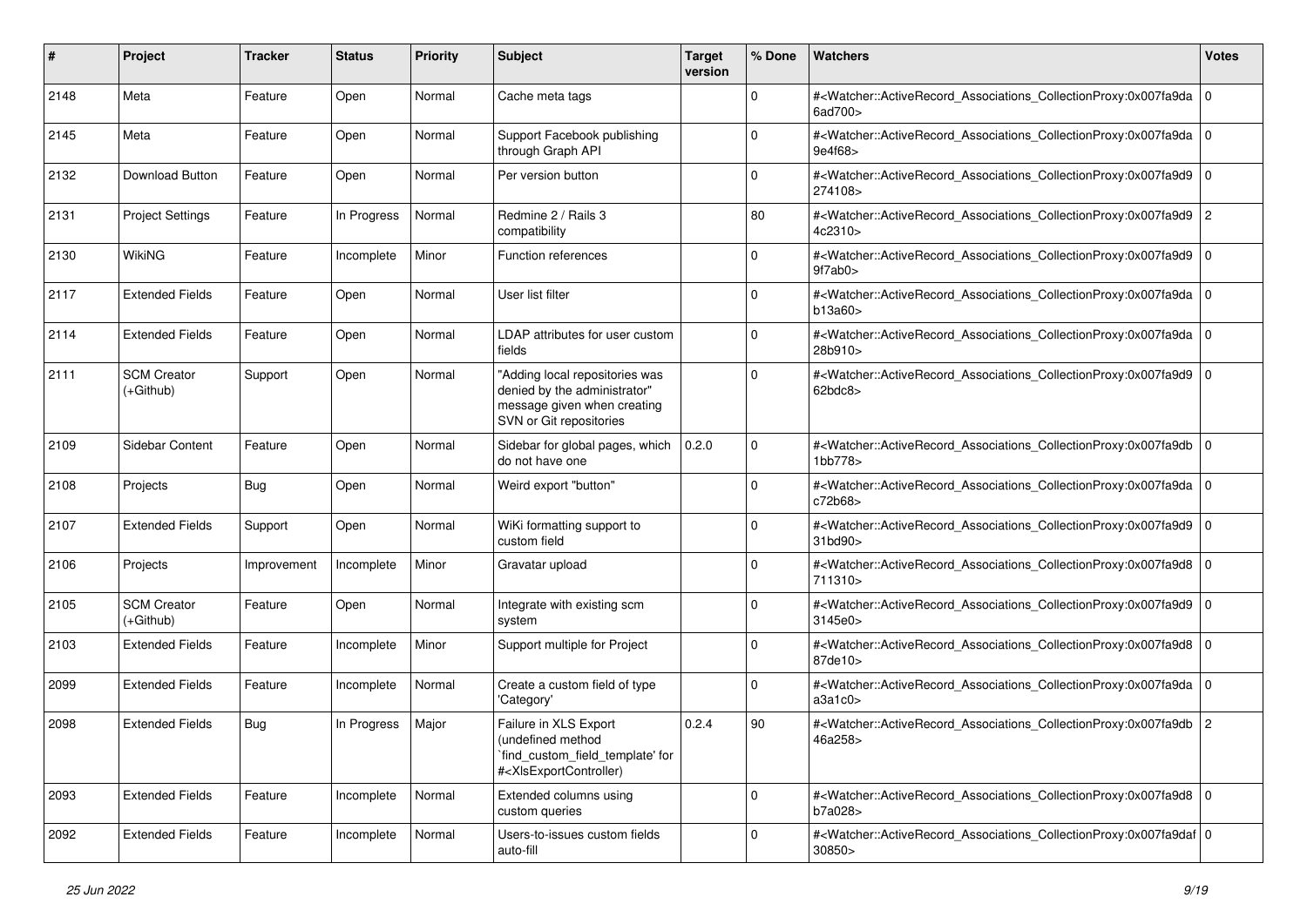| #    | Project                           | <b>Tracker</b> | <b>Status</b>         | <b>Priority</b> | <b>Subject</b>                                                                           | <b>Target</b><br>version | % Done      | Watchers                                                                                                                                                                    | <b>Votes</b>   |
|------|-----------------------------------|----------------|-----------------------|-----------------|------------------------------------------------------------------------------------------|--------------------------|-------------|-----------------------------------------------------------------------------------------------------------------------------------------------------------------------------|----------------|
| 2088 | WikiNG                            | Enhancement    | Open                  | Normal          | Add WikiNG buttons<br>everywhere to the editing<br>toolbar                               |                          | $\mathbf 0$ | # <watcher::activerecord_associations_collectionproxy:0x007fa9da<br>60ae60</watcher::activerecord_associations_collectionproxy:0x007fa9da<br>                               |                |
| 2086 | Projects                          | Improvement    | Incomplete            | Minor           | Latest stable version                                                                    |                          | $\mathbf 0$ | # <watcher::activerecord_associations_collectionproxy:0x007fa9da 0<br=""  ="">873238&gt;</watcher::activerecord_associations_collectionproxy:0x007fa9da>                    |                |
| 2085 | <b>WikiNG</b>                     | Feature        | Open                  | Normal          | Twitter status                                                                           |                          | $\Omega$    | # <watcher::activerecord_associations_collectionproxy:0x007fa9da 0<br=""  ="">5d04e0&gt;</watcher::activerecord_associations_collectionproxy:0x007fa9da>                    |                |
| 2084 | <b>SCM Creator</b><br>$(+Github)$ | <b>Bug</b>     | Incomplete            | Normal          | ActionView::Template::Error<br>(syntax error on line 33, col 12:                         |                          | 0           | # <watcher::activerecord_associations_collectionproxy:0x007fa9da<br>cc7cf8&gt;</watcher::activerecord_associations_collectionproxy:0x007fa9da<br>                           |                |
| 2080 | Projects                          | Enhancement    | New                   | Normal          | Turkish translation                                                                      |                          | $\Omega$    | # <watcher::activerecord_associations_collectionproxy:0x007fa9da 0<br=""  ="">44b840&gt;</watcher::activerecord_associations_collectionproxy:0x007fa9da>                    |                |
| 2079 | <b>WikiNG</b>                     | Feature        | Incomplete            | Normal          | Message to everyone in a<br>project                                                      |                          | 0           | # <watcher::activerecord_associations_collectionproxy:0x007fa9da<br>d45748&gt;</watcher::activerecord_associations_collectionproxy:0x007fa9da<br>                           | l O            |
| 2076 | WikiNG                            | Feature        | Open                  | Insignificant   | <b>HTML Color preview</b>                                                                |                          | 0           | # <watcher::activerecord_associations_collectionproxy:0x007fa9db<br><math>79</math>bdf0<math>&gt;</math></watcher::activerecord_associations_collectionproxy:0x007fa9db<br> | $\overline{0}$ |
| 2075 | <b>SCM Creator</b><br>(+Github)   | Feature        | Open                  | Normal          | Make an option to fully<br>automate repository creation<br>without editing the URL field |                          | $\Omega$    | # <watcher::activerecord_associations_collectionproxy:0x007fa9da  <br="">e220a8&gt;</watcher::activerecord_associations_collectionproxy:0x007fa9da>                         | 2              |
| 2054 | Like Button                       | Feature        | Open                  | Normal          | Add URL setting                                                                          |                          | $\Omega$    | # <watcher::activerecord_associations_collectionproxy:0x007fa9d9 0<br=""  ="">a2e560&gt;</watcher::activerecord_associations_collectionproxy:0x007fa9d9>                    |                |
| 2053 | <b>SCM Creator</b><br>(+Github)   | Feature        | Open                  | Normal          | Set repository path according to<br>identifier when using multiple<br>repositories       |                          | 0           | # <watcher::activerecord_associations_collectionproxy:0x007fa9da<br>a92cf8</watcher::activerecord_associations_collectionproxy:0x007fa9da<br>                               |                |
| 2037 | Projects                          | Improvement    | Open                  | Minor           | Completeness bars on start<br>page                                                       |                          | $\Omega$    | # <watcher::activerecord_associations_collectionproxy:0x007fa9da 0<br=""  ="">a18ed0</watcher::activerecord_associations_collectionproxy:0x007fa9da>                        |                |
| 2036 | Projects                          | Enhancement    | Open                  | Minor           | Global news                                                                              |                          | $\mathbf 0$ | # <watcher::activerecord_associations_collectionproxy:0x007fa9d9<br>5cafc8&gt;</watcher::activerecord_associations_collectionproxy:0x007fa9d9<br>                           | l O            |
| 2035 | Orangutan                         | Improvement    | Open                  | Minor           | Direct communication between<br>a monkey and Orangutan                                   | 1.06                     | $\mathbf 0$ | # <watcher::activerecord_associations_collectionproxy:0x007fa9d8 0<br=""  ="">ec87c0</watcher::activerecord_associations_collectionproxy:0x007fa9d8>                        |                |
| 2032 | Projects                          | Improvement    | Open                  | Minor           | Quick way to submit Orangutan<br>omission                                                |                          | $\Omega$    | # <watcher::activerecord_associations_collectionproxy:0x007fa9da 0<br="">cb69a8</watcher::activerecord_associations_collectionproxy:0x007fa9da>                             |                |
| 2031 | Projects                          | Improvement    | Open                  | Minor           | News sidebar                                                                             |                          | $\Omega$    | # <watcher::activerecord_associations_collectionproxy:0x007fa9d9 0<br="">d9a780&gt;</watcher::activerecord_associations_collectionproxy:0x007fa9d9>                         |                |
| 2028 | <b>Extended Fields</b>            | Feature        | Incomplete            | Normal          | make fields final option                                                                 |                          | 0           | # <watcher::activerecord_associations_collectionproxy:0x007fa9da 0<br=""  ="">4fbd58&gt;</watcher::activerecord_associations_collectionproxy:0x007fa9da>                    |                |
| 2026 | <b>Extended Fields</b>            | Feature        | Open                  | Normal          | Sizing defaults for custom fields                                                        |                          | $\mathbf 0$ | # <watcher::activerecord 0<br="" associations="" collectionproxy:0x007fa9d8="">d48cb0&gt;</watcher::activerecord>                                                           |                |
| 2024 | OpenID Fix                        | Patch          | Under<br>Verification | Normal          | Associate existing accounts by<br>email                                                  |                          | $\mathbf 0$ | # <watcher::activerecord_associations_collectionproxy:0x007fa9db 0<br="">183918&gt;</watcher::activerecord_associations_collectionproxy:0x007fa9db>                         |                |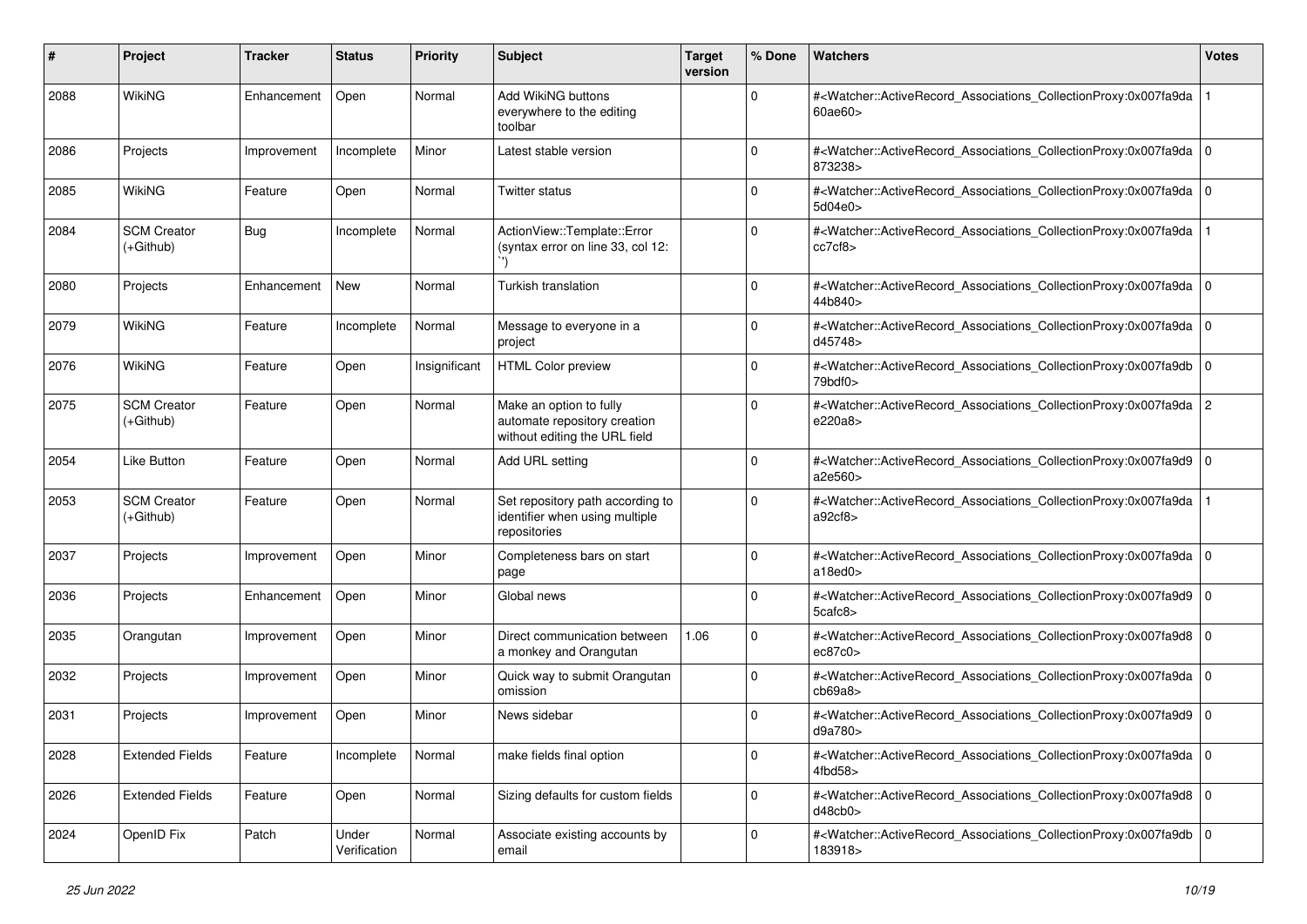| #    | Project                | <b>Tracker</b> | <b>Status</b> | <b>Priority</b> | <b>Subject</b>                                            | <b>Target</b><br>version | % Done      | <b>Watchers</b>                                                                                                                                           | <b>Votes</b> |
|------|------------------------|----------------|---------------|-----------------|-----------------------------------------------------------|--------------------------|-------------|-----------------------------------------------------------------------------------------------------------------------------------------------------------|--------------|
| 2021 | Projects               | Improvement    | Incomplete    | Major           | Spam protect                                              |                          | $\Omega$    | # <watcher::activerecord associations="" collectionproxy:0x007fa9d7<br="">5751b0&gt;</watcher::activerecord>                                              | $\mathbf 0$  |
| 2019 | <b>Extended Fields</b> | Feature        | Open          | Normal          | Custom field type web service                             |                          | $\Omega$    | # <watcher::activerecord_associations_collectionproxy:0x007fa9d8 0<br=""  ="">ebea68&gt;</watcher::activerecord_associations_collectionproxy:0x007fa9d8>  |              |
| 2018 | <b>Extended Fields</b> | Feature        | Open          | Normal          | database query cutsom field<br>type                       |                          | $\Omega$    | # <watcher::activerecord associations="" collectionproxy:0x007fa9db<br="">47baa8</watcher::activerecord>                                                  |              |
| 2013 | Role Shift             | Feature        | Incomplete    | Minor           | Resource shifts                                           |                          | $\Omega$    | # <watcher::activerecord 0<br="" associations="" collectionproxy:0x007fa9db=""  ="">4d03c8</watcher::activerecord>                                        |              |
| 2011 | <b>Extended Fields</b> | Feature        | Incomplete    | Normal          | Custom field translations                                 |                          | $\Omega$    | # <watcher::activerecord_associations_collectionproxy:0x007fa9da 0<br=""  ="">a6f500&gt;</watcher::activerecord_associations_collectionproxy:0x007fa9da>  |              |
| 2007 | <b>Extended Fields</b> | Feature        | Incomplete    | Minor           | Projects listing sorting                                  |                          | $\Omega$    | # <watcher::activerecord associations="" collectionproxy:0x007fa9d7=""  <br="">decb68</watcher::activerecord>                                             | $\mathbf 0$  |
| 2006 | <b>Extended Fields</b> | Feature        | Incomplete    | Minor           | Users listing sorting                                     |                          | $\Omega$    | # <watcher::activerecord_associations_collectionproxy:0x007fa9da 0<br=""  ="">d1db08</watcher::activerecord_associations_collectionproxy:0x007fa9da>      |              |
| 2005 | <b>Extended Fields</b> | Feature        | Incomplete    | Minor           | Paging for projects listing                               |                          | $\Omega$    | # <watcher::activerecord associations="" collectionproxy:0x007fa9d8=""  <br="">818150&gt;</watcher::activerecord>                                         | $\mathbf 0$  |
| 1999 | Sidebar Content        | Feature        | Incomplete    | Minor           | Project module                                            |                          | $\Omega$    | # <watcher::activerecord_associations_collectionproxy:0x007fa9da 0<br=""  ="">94daa0</watcher::activerecord_associations_collectionproxy:0x007fa9da>      |              |
| 1997 | <b>Download Button</b> | Feature        | Open          | Minor           | Project module                                            |                          | $\Omega$    | # <watcher::activerecord associations="" collectionproxy:0x007fa9db<br="">359378&gt;</watcher::activerecord>                                              | $\Omega$     |
| 1996 | <b>Author Box</b>      | Feature        | Incomplete    | Minor           | Project module                                            |                          | $\Omega$    | # <watcher::activerecord 0<br="" associations="" collectionproxy:0x007fa9d8=""  ="">bf7848&gt;</watcher::activerecord>                                    |              |
| 1995 | <b>Extended Fields</b> | Feature        | Open          | Normal          | Checklist                                                 |                          | $\Omega$    | # <watcher::activerecord associations="" collectionproxy:0x007fa9db=""  <br="">af<math>8610</math></watcher::activerecord>                                | $\Omega$     |
| 1994 | WikiNG                 | Enhancement    | Incomplete    | Normal          | Inline warnings, tips etc                                 |                          | $\Omega$    | # <watcher::activerecord 0<br="" associations="" collectionproxy:0x007fa9d8=""  ="">6c2300&gt;</watcher::activerecord>                                    |              |
| 1993 | Advertising            | Feature        | Open          | Normal          | Which types of user                                       |                          | $\mathbf 0$ | # <watcher::activerecord_associations_collectionproxy:0x007fa9d9f 0<br=""  ="">96520&gt;</watcher::activerecord_associations_collectionproxy:0x007fa9d9f> |              |
| 1990 | Projects               | Improvement    | Incomplete    | Minor           | anti notificatin spam - fine<br>grained mail distribution |                          | $\Omega$    | # <watcher::activerecord_associations_collectionproxy:0x007fa9d8<br>eea898&gt;</watcher::activerecord_associations_collectionproxy:0x007fa9d8<br>         |              |
| 1989 | Projects               | Bug            | In Progress   | Normal          | Кирилиця в рекламі                                        |                          | 90          | # <watcher::activerecord associations="" collectionproxy:0x007fa9d9=""  <br="">abef70&gt;</watcher::activerecord>                                         | $\mathbf 0$  |
| 1988 | Orangutan              | Improvement    | Incomplete    | Normal          | Multithreading                                            |                          | $\Omega$    | # <watcher::activerecord_associations_collectionproxy:0x007fa9db  <br="">e0dd28</watcher::activerecord_associations_collectionproxy:0x007fa9db>           | $\Omega$     |
| 1987 | Projects               | Feature        | Incomplete    | Normal          | Attachment resize                                         |                          | $\Omega$    | # <watcher::activerecord 0<br="" associations="" collectionproxy:0x007fa9daf=""  ="">173a0&gt;</watcher::activerecord>                                    |              |
| 1985 | <b>Project Alias</b>   | Patch          | Deferred      | Normal          | Redmine.pm for Git supporting<br>project-aliases          |                          | $\Omega$    | # <watcher::activerecord 0<br="" associations="" collectionproxy:0x007fa9dbf=""  ="">241f8&gt;</watcher::activerecord>                                    |              |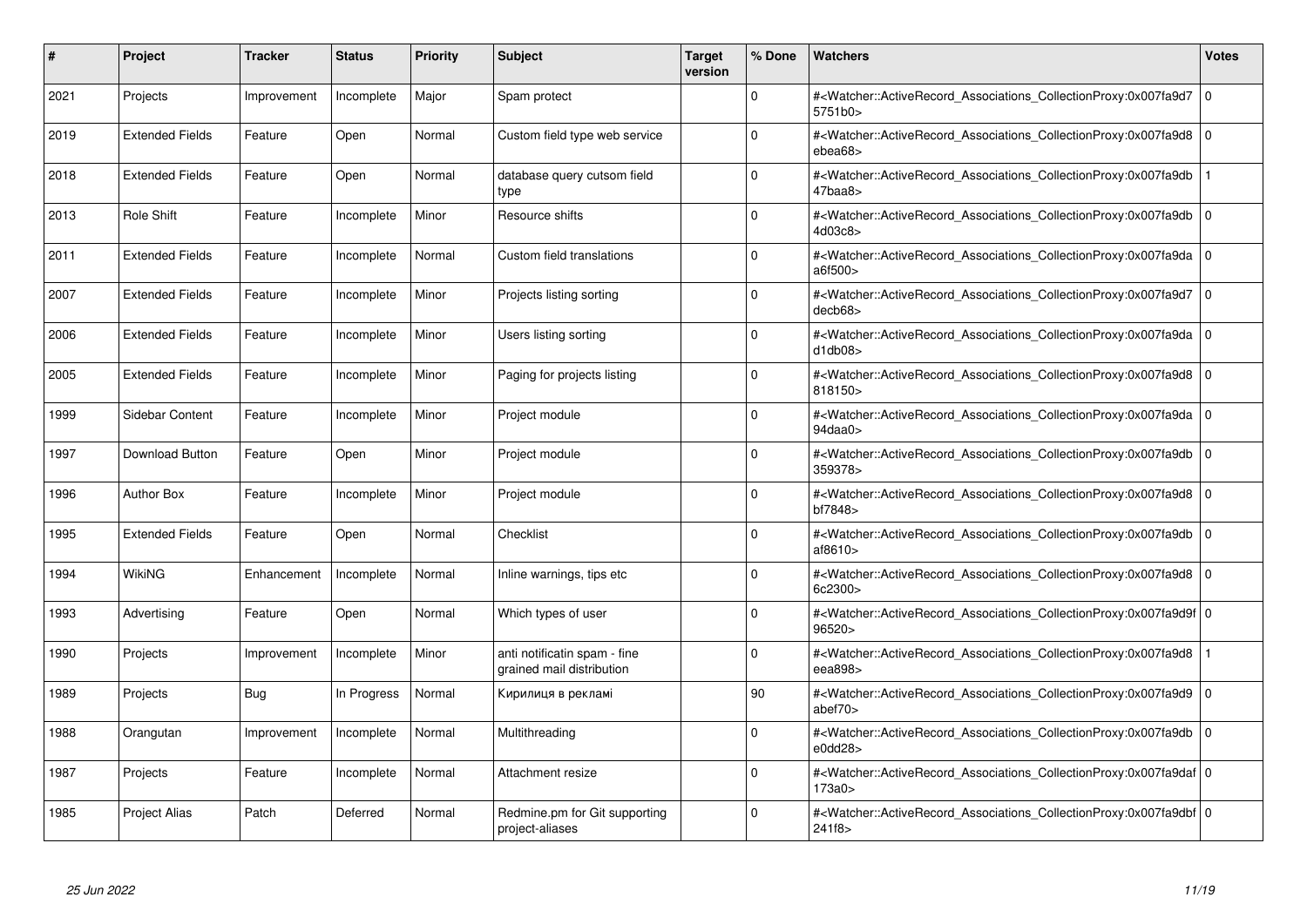| #    | Project                | <b>Tracker</b> | <b>Status</b> | <b>Priority</b> | <b>Subject</b>                                                                           | <b>Target</b><br>version | % Done      | Watchers                                                                                                                                          | Votes          |
|------|------------------------|----------------|---------------|-----------------|------------------------------------------------------------------------------------------|--------------------------|-------------|---------------------------------------------------------------------------------------------------------------------------------------------------|----------------|
| 1984 | Subscription           | Feature        | Incomplete    | Minor           | Redirecting back after<br>registration/loginRedirecting<br>back after registration/login |                          | $\Omega$    | # <watcher::activerecord_associations_collectionproxy:0x007fa9db<br>107778&gt;</watcher::activerecord_associations_collectionproxy:0x007fa9db<br> | 0              |
| 1983 | <b>Role Shift</b>      | Feature        | Open          | Major           | Default shifts                                                                           |                          | 0           | # <watcher::activerecord_associations_collectionproxy:0x007fa9d9<br>e28328&gt;</watcher::activerecord_associations_collectionproxy:0x007fa9d9<br> | l O            |
| 1982 | <b>Role Shift</b>      | Feature        | Open          | Major           | Redmine.pm patch wanted                                                                  |                          | $\Omega$    | # <watcher::activerecord_associations_collectionproxy:0x007fa9d8<br>d3a570&gt;</watcher::activerecord_associations_collectionproxy:0x007fa9d8<br> | ۱o             |
| 1981 | Subscription           | Feature        | Open          | Normal          | Site-wide notifications                                                                  |                          | $\Omega$    | # <watcher::activerecord_associations_collectionproxy:0x007fa9d9<br>9b6150&gt;</watcher::activerecord_associations_collectionproxy:0x007fa9d9<br> |                |
| 1980 | WikiNG                 | Bug            | Open          | Normal          | Problem running plugin in<br>development mode                                            |                          | 0           | # <watcher::activerecord associations="" collectionproxy:0x007fa9d9<br="">a13df0</watcher::activerecord>                                          | -1             |
| 1977 | <b>WikiNG</b>          | Feature        | Open          | Normal          | Conditional macro for users &<br>groups                                                  |                          | $\Omega$    | # <watcher::activerecord_associations_collectionproxy:0x007fa9db<br>7ae040&gt;</watcher::activerecord_associations_collectionproxy:0x007fa9db<br> | $\overline{2}$ |
| 1970 | <b>Contact Form</b>    | Feature        | Open          | Minor           | Contact link                                                                             |                          | $\Omega$    | # <watcher::activerecord_associations_collectionproxy:0x007fa9db<br>17e378&gt;</watcher::activerecord_associations_collectionproxy:0x007fa9db<br> | $\overline{0}$ |
| 1969 | Projects               | Improvement    | Open          | Normal          | Vote plugin                                                                              |                          | $\Omega$    | # <watcher::activerecord associations="" collectionproxy:0x007fa9d9<br="">dc6ec0&gt;</watcher::activerecord>                                      | l O            |
| 1968 | Orangutan              | Feature        | Open          | Normal          | Creating a new issue                                                                     | 1.06                     | $\Omega$    | # <watcher::activerecord_associations_collectionproxy:0x007fa9db<br>89b610&gt;</watcher::activerecord_associations_collectionproxy:0x007fa9db<br> | 0              |
| 1963 | Projects               | Feature        | Open          | Minor           | Issues/messages count                                                                    |                          | $\Omega$    | # <watcher::activerecord_associations_collectionproxy:0x007fa9da<br>4cdae8&gt;</watcher::activerecord_associations_collectionproxy:0x007fa9da<br> | $\overline{0}$ |
| 1957 | <b>Download Button</b> | Feature        | Incomplete    | Normal          | Plugin configuration                                                                     |                          | $\Omega$    | # <watcher::activerecord associations="" collectionproxy:0x007fa9db<br="">1f3df8</watcher::activerecord>                                          | $\overline{0}$ |
| 1956 | <b>Extended Fields</b> | Feature        | Incomplete    | Minor           | SIP link                                                                                 |                          | $\Omega$    | # <watcher::activerecord_associations_collectionproxy:0x007fa9d8<br>e4def8&gt;</watcher::activerecord_associations_collectionproxy:0x007fa9d8<br> | 0              |
| 1955 | <b>Extended Fields</b> | Feature        | Incomplete    | Normal          | FTP link                                                                                 |                          | $\Omega$    | # <watcher::activerecord_associations_collectionproxy:0x007fa9db<br>a60c98&gt;</watcher::activerecord_associations_collectionproxy:0x007fa9db<br> | $\overline{0}$ |
| 1954 | <b>Extended Fields</b> | Feature        | Incomplete    | Normal          | Mailto links                                                                             |                          | $\Omega$    | # <watcher::activerecord 0<br="" associations="" collectionproxy:0x007fa9d9=""  ="">5f7d70&gt;</watcher::activerecord>                            |                |
| 1948 | Projects               | Feature        | Open          | Minor           | Testimonials / Used by                                                                   |                          | $\mathbf 0$ | # <watcher::activerecord associations="" collectionproxy:0x007fa9da<br="">483790&gt;</watcher::activerecord>                                      | l O            |
| 1947 | <b>Extended Fields</b> | Feature        | Open          | Normal          | Visible for admins only                                                                  |                          | $\Omega$    | # <watcher::activerecord_associations_collectionproxy:0x007fa9d8<br>24e0d0&gt;</watcher::activerecord_associations_collectionproxy:0x007fa9d8<br> | $\overline{0}$ |
| 1943 | <b>Author Box</b>      | Feature        | Deferred      | Normal          | Author box layout change plan                                                            |                          | $\Omega$    | # <watcher::activerecord associations="" collectionproxy:0x007fa9d8<br="">0c02e0</watcher::activerecord>                                          | ۱o             |
| 1942 | <b>WikiNG</b>          | Feature        | Incomplete    | Minor           | Support for target in links                                                              |                          | $\mathbf 0$ | # <watcher::activerecord_associations_collectionproxy:0x007fa9db<br>ea0790&gt;</watcher::activerecord_associations_collectionproxy:0x007fa9db<br> | 0              |
| 1931 | WikiNG                 | <b>Bug</b>     | Deferred      | Normal          | it seems conflict with the<br>redmine ckeditor                                           |                          | $\Omega$    | # <watcher::activerecord_associations_collectionproxy:0x007fa9db<br>418d40&gt;</watcher::activerecord_associations_collectionproxy:0x007fa9db<br> |                |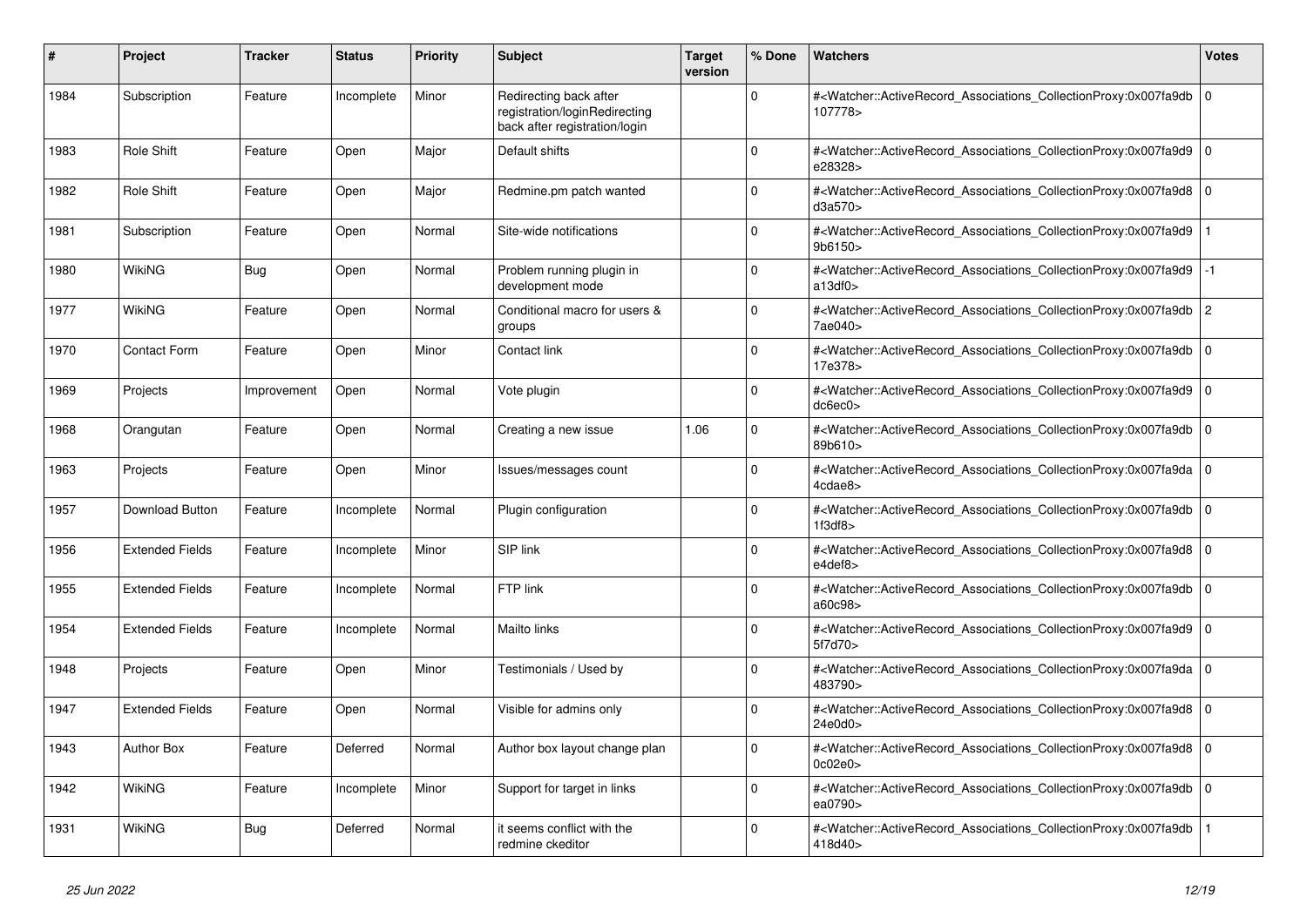| #    | Project                           | <b>Tracker</b> | <b>Status</b> | <b>Priority</b> | <b>Subject</b>                                       | <b>Target</b><br>version | % Done   | <b>Watchers</b>                                                                                                                                          | <b>Votes</b> |
|------|-----------------------------------|----------------|---------------|-----------------|------------------------------------------------------|--------------------------|----------|----------------------------------------------------------------------------------------------------------------------------------------------------------|--------------|
| 1921 | Orangutan                         | Enhancement    | Open          | Minor           | <b>RSS monkey</b>                                    |                          | $\Omega$ | # <watcher::activerecord associations="" collectionproxy:0x007fa9db<br="">ba5388&gt;</watcher::activerecord>                                             | $\mathbf 0$  |
| 1919 | <b>Extended Fields</b>            | Feature        | Incomplete    | Normal          | Extend Link extended field                           |                          | $\Omega$ | # <watcher::activerecord_associations_collectionproxy:0x007fa9db  <br="">eadbe8&gt;</watcher::activerecord_associations_collectionproxy:0x007fa9db>      | $\mathbf 0$  |
| 1915 | Red-Andy                          | Feature        | Incomplete    | Normal          | TOC items box should move as<br>we click on the item |                          | $\Omega$ | # <watcher::activerecord associations="" collectionproxy:0x007fa9da=""  <br="">c27a78&gt;</watcher::activerecord>                                        | $\mathbf 0$  |
| 1913 | WikiNG                            | Enhancement    | Incomplete    | Minor           | External Debian/Ubuntu bugs                          |                          | $\Omega$ | # <watcher::activerecord 0<br="" associations="" collectionproxy:0x007fa9d8=""  ="">383180&gt;</watcher::activerecord>                                   |              |
| 1910 | Projects                          | Support        | Open          | Major           | Users verification                                   |                          | $\Omega$ | # <watcher::activerecord_associations_collectionproxy:0x007fa9d8  <br="">894e80&gt;</watcher::activerecord_associations_collectionproxy:0x007fa9d8>      | $\Omega$     |
| 1909 | Orangutan                         | Enhancement    | Incomplete    | Minor           | Orangutan::Kayako                                    |                          | $\Omega$ | # <watcher::activerecord associations="" collectionproxy:0x007fa9db<br="">790ef0&gt;</watcher::activerecord>                                             | $\Omega$     |
| 1907 | <b>WikiNG</b>                     | Feature        | Incomplete    | Minor           | Social links                                         |                          | $\Omega$ | # <watcher::activerecord_associations_collectionproxy:0x007fa9db<br>b39ea8</watcher::activerecord_associations_collectionproxy:0x007fa9db<br>            |              |
| 1906 | WikiNG                            | Enhancement    | Incomplete    | Minor           | <b>External Redmine links</b>                        |                          | $\Omega$ | # <watcher::activerecord associations="" collectionproxy:0x007fa9db<br="">e75130&gt;</watcher::activerecord>                                             |              |
| 1905 | Orangutan                         | Feature        | Open          | Normal          | SCM monkey                                           |                          | $\Omega$ | # <watcher::activerecord_associations_collectionproxy:0x007fa9db<br>6d3468&gt;</watcher::activerecord_associations_collectionproxy:0x007fa9db<br>        | $\mathbf 0$  |
| 1902 | Meta                              | Feature        | Incomplete    | Normal          | Consider clear html and light<br>mode                |                          | $\Omega$ | # <watcher::activerecord_associations_collectionproxy:0x007fa9da 0<br=""  ="">e7db60</watcher::activerecord_associations_collectionproxy:0x007fa9da>     |              |
| 1900 | WikiNG                            | Feature        | Incomplete    | Minor           | Singe bracket smiley                                 |                          | $\Omega$ | # <watcher::activerecord 0<br="" associations="" collectionproxy:0x007fa9da=""  ="">87b2d0&gt;</watcher::activerecord>                                   |              |
| 1899 | <b>WikiNG</b>                     | Improvement    | Incomplete    | Minor           | Ignore conditions on preview                         |                          | $\Omega$ | # <watcher::activerecord 0<br="" associations="" collectionproxy:0x007fa9d9f=""  ="">e17c8&gt;</watcher::activerecord>                                   |              |
| 1893 | Orangutan                         | Enhancement    | Open          | Minor           | Twitter monkey                                       |                          | $\Omega$ | # <watcher::activerecord associations="" collectionproxy:0x007fa9db<br="">0a4128&gt;</watcher::activerecord>                                             | $\mathbf 0$  |
| 1891 | Projects                          | Improvement    | Open          | Normal          | Add BASH & Perl CodeRay<br>scanners                  |                          | $\Omega$ | # <watcher::activerecord_associations_collectionproxy:0x007fa9d9<br>ec0a38</watcher::activerecord_associations_collectionproxy:0x007fa9d9<br>            | $\mathbf 0$  |
| 1888 | Orangutan::Redmin                 | Feature        | Open          | Normal          | Reuse past tasks                                     |                          | $\Omega$ | # <watcher::activerecord_associations_collectionproxy:0x007fa9d8 0<br=""  ="">3307c8&gt;</watcher::activerecord_associations_collectionproxy:0x007fa9d8> |              |
| 1884 | <b>Extended Fields</b>            | Feature        | Incomplete    | Normal          | Multiselect                                          |                          | $\Omega$ | # <watcher::activerecord 0<br="" associations="" collectionproxy:0x007fa9d7=""  ="">da7388&gt;</watcher::activerecord>                                   |              |
| 1882 | <b>Extended Fields</b>            | Feature        | Incomplete    | Normal          | Wiki toolbar for Wiki text                           |                          | $\Omega$ | # <watcher::activerecord 0<br="" associations="" collectionproxy:0x007fa9da=""  ="">d2f4c0</watcher::activerecord>                                       |              |
| 1881 | <b>Extended Fields</b>            | Feature        | Open          | Insignificant   | Support wiki toolbar for "Default<br>value"          |                          | $\Omega$ | # <watcher::activerecord associations="" collectionproxy:0x007fa9db<br="">d856f8&gt;</watcher::activerecord>                                             | $\mathbf 0$  |
| 1878 | <b>SCM Creator</b><br>$(+Github)$ | Support        | Deferred      | Normal          | Don't create bare GIt repository                     |                          | $\Omega$ | # <watcher::activerecord_associations_collectionproxy:0x007fa9d6 0<br=""  ="">7e1698&gt;</watcher::activerecord_associations_collectionproxy:0x007fa9d6> |              |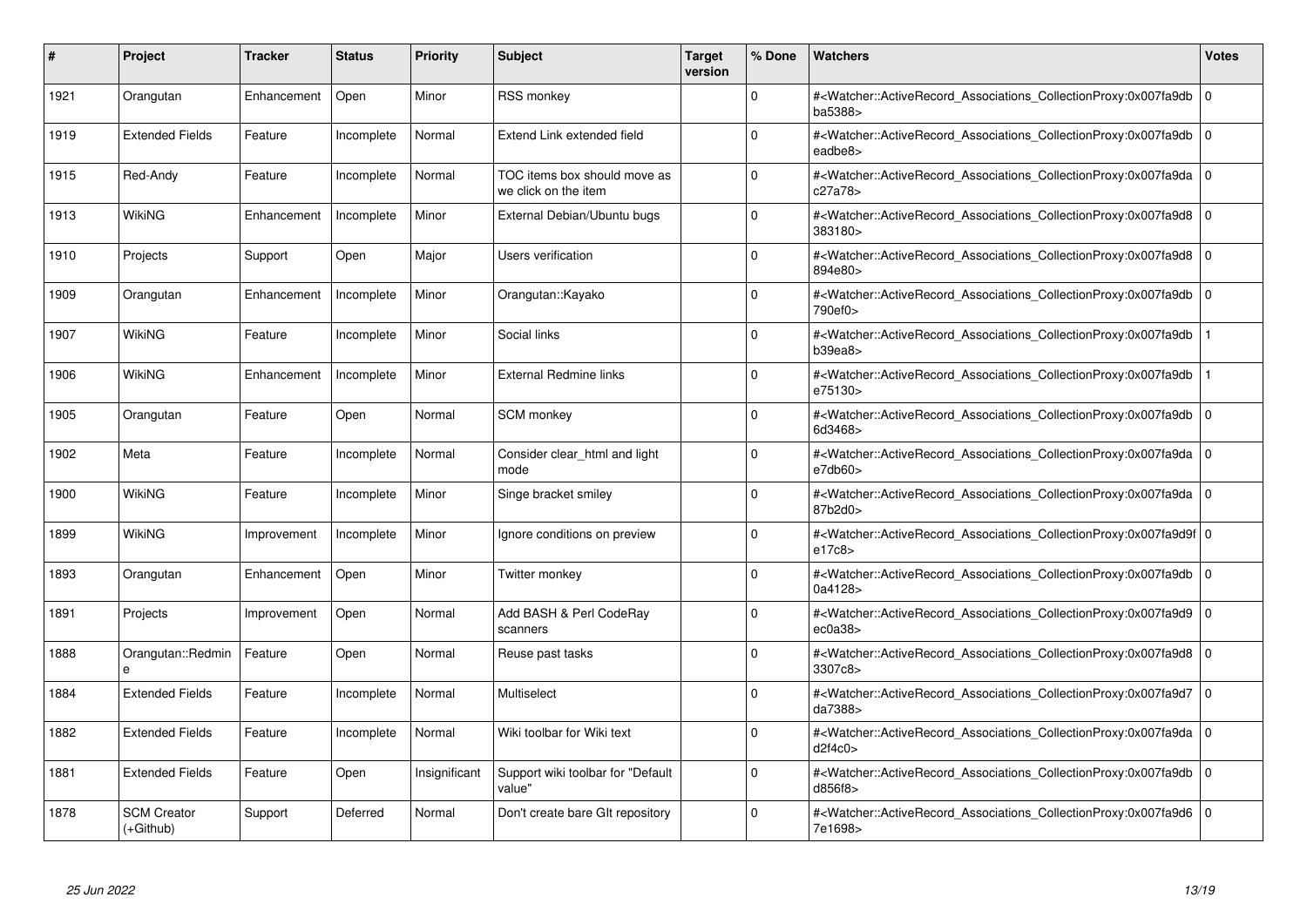| #    | Project                         | <b>Tracker</b> | <b>Status</b> | <b>Priority</b> | <b>Subject</b>                                        | <b>Target</b><br>version | % Done   | <b>Watchers</b>                                                                                                                                          | <b>Votes</b>   |
|------|---------------------------------|----------------|---------------|-----------------|-------------------------------------------------------|--------------------------|----------|----------------------------------------------------------------------------------------------------------------------------------------------------------|----------------|
| 1868 | Projects                        | Feature        | Reopened      | Minor           | Author in Google search results                       |                          | 80       | # <watcher::activerecord associations="" collectionproxy:0x007fa9d5<br="">76a710&gt;</watcher::activerecord>                                             | $\mathbf 0$    |
| 1867 | Projects                        | Feature        | Incomplete    | Minor           | Textile draft                                         |                          | $\Omega$ | # <watcher::activerecord associations="" collectionproxy:0x007fa9d4=""  <br="">cba5e0</watcher::activerecord>                                            | $\mathbf 0$    |
| 1858 | <b>SCM Creator</b><br>(+Github) | Feature        | Open          | Normal          | New Wiki/Textile macro                                |                          | $\Omega$ | # <watcher::activerecord_associations_collectionproxy:0x007fa9d4<br>1f8a08&gt;</watcher::activerecord_associations_collectionproxy:0x007fa9d4<br>        | $\Omega$       |
| 1853 | Projects                        | Support        | Open          | Normal          | Customizer                                            |                          | $\Omega$ | # <watcher::activerecord_associations_collectionproxy:0x007fa9d4 0<br="">b8f1c0</watcher::activerecord_associations_collectionproxy:0x007fa9d4>          |                |
| 1846 | Advertising                     | Feature        | Open          | Minor           | Page configuration                                    | 0.3.0                    | $\Omega$ | # <watcher::activerecord_associations_collectionproxy:0x007fa9d4<br>aff728&gt;</watcher::activerecord_associations_collectionproxy:0x007fa9d4<br>        | $\mathbf 0$    |
| 1845 | Advertising                     | Feature        | Open          | Minor           | Per project management                                | 0.3.0                    | $\Omega$ | # <watcher::activerecord_associations_collectionproxy:0x007fa9d6 0<br=""  ="">bac2f0</watcher::activerecord_associations_collectionproxy:0x007fa9d6>     |                |
| 1842 | <b>Author Box</b>               | Feature        | Open          | Normal          | Show multiple/all roles                               | 1.0.0                    | $\Omega$ | # <watcher::activerecord associations="" collectionproxy:0x007fa9d6<br="">68e020&gt;</watcher::activerecord>                                             | $\mathbf 0$    |
| 1837 | Projects                        | Feature        | Open          | Insignificant   | Andriy is now working on                              |                          | $\Omega$ | # <watcher::activerecord_associations_collectionproxy:0x007fa9d4  <br="">300658&gt;</watcher::activerecord_associations_collectionproxy:0x007fa9d4>      | $\mathbf 0$    |
| 1831 | Projects                        | Feature        | Incomplete    | Minor           | Automatically include mail<br>conversations           |                          | $\Omega$ | # <watcher::activerecord associations="" collectionproxy:0x007fa9d6<br="">31d350&gt;</watcher::activerecord>                                             | $\mathbf 0$    |
| 1829 | Projects                        | Feature        | Open          | Normal          | A project generator from<br>templates                 |                          | $\Omega$ | # <watcher::activerecord 0<br="" associations="" collectionproxy:0x007fa9d5f=""  ="">62648&gt;</watcher::activerecord>                                   |                |
| 1828 | <b>Contact Form</b>             | Support        | Deferred      | Normal          | Incorrect from/reply to address<br>used in sent email |                          | 40       | # <watcher::activerecord_associations_collectionproxy:0x007fa9d6 0<br=""  ="">02b688&gt;</watcher::activerecord_associations_collectionproxy:0x007fa9d6> |                |
| 1812 | <b>Author Box</b>               | Feature        | Open          | Normal          | Custom fields support                                 | 1.0.0                    | $\Omega$ | # <watcher::activerecord_associations_collectionproxy:0x007fa9d6 0<br=""  ="">448888&gt;</watcher::activerecord_associations_collectionproxy:0x007fa9d6> |                |
| 1804 | Projects                        | Feature        | Incomplete    | Insignificant   | Arrows (or similar solution) for<br>project menu      |                          | $\Omega$ | # <watcher::activerecord 0<br="" associations="" collectionproxy:0x007fa9d6=""  ="">0b37e0</watcher::activerecord>                                       |                |
| 1799 | Projects                        | Bug            | Open          | Normal          | Thumbnail overflows issues on<br>overview page        |                          | $\Omega$ | # <watcher::activerecord_associations_collectionproxy:0x007fa9d6  <br="">b8b140&gt;</watcher::activerecord_associations_collectionproxy:0x007fa9d6>      | $\Omega$       |
| 1796 | Projects                        | Feature        | Open          | Normal          | <b>Translations helper</b>                            |                          | $\Omega$ | # <watcher::activerecord 0<br="" associations="" collectionproxy:0x007fa9d4=""  ="">51f1c8</watcher::activerecord>                                       |                |
| 1793 | <b>SCM Creator</b><br>(+Github) | Feature        | Incomplete    | Normal          | Allow the creation of non-local<br>repositories       |                          | $\Omega$ | # <watcher::activerecord_associations_collectionproxy:0x007fa9d4  <br="">8d0df8&gt;</watcher::activerecord_associations_collectionproxy:0x007fa9d4>      | $\overline{c}$ |
| 1790 | Projects                        | Feature        | Open          | Normal          | Rotate logs                                           |                          | $\Omega$ | # <watcher::activerecord_associations_collectionproxy:0x007fa9d4  <br="">b44148&gt;</watcher::activerecord_associations_collectionproxy:0x007fa9d4>      | $\Omega$       |
| 1784 | Hooks Manager                   | Feature        | Open          | Normal          | Support per-project Ads                               |                          | $\Omega$ | # <watcher::activerecord 0<br="" associations="" collectionproxy:0x007fa9d5=""  ="">30a490&gt;</watcher::activerecord>                                   |                |
| 1783 | Projects                        | Bug            | Open          | Normal          | Weird logouts                                         |                          | $\Omega$ | # <watcher::activerecord_associations_collectionproxy:0x007fa9d4 0<br=""  ="">3ff540&gt;</watcher::activerecord_associations_collectionproxy:0x007fa9d4> |                |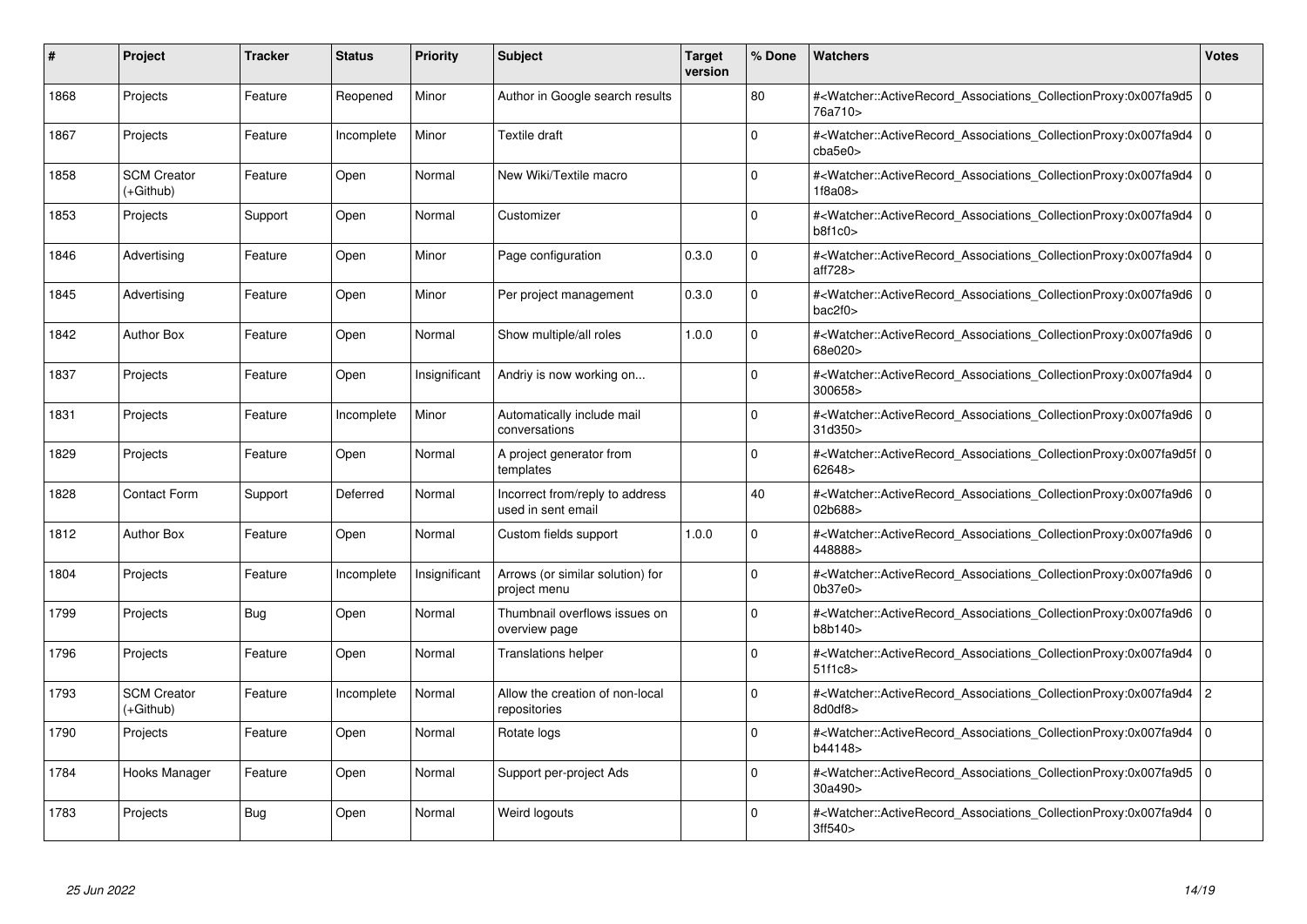| #    | <b>Project</b>                    | <b>Tracker</b> | <b>Status</b> | <b>Priority</b> | <b>Subject</b>                                          | <b>Target</b><br>version | % Done         | <b>Watchers</b>                                                                                                                                                         | <b>Votes</b>   |
|------|-----------------------------------|----------------|---------------|-----------------|---------------------------------------------------------|--------------------------|----------------|-------------------------------------------------------------------------------------------------------------------------------------------------------------------------|----------------|
| 1771 | Sidebar Content                   | Feature        | Open          | Normal          | Global contents                                         | 0.2.0                    | $\Omega$       | # <watcher::activerecord_associations_collectionproxy:0x007fa9d4<br>31a440&gt;</watcher::activerecord_associations_collectionproxy:0x007fa9d4<br>                       | l 0            |
| 1763 | <b>SCM Creator</b><br>(+Github)   | Bug            | Open          | Normal          | "Create repository" button<br>hiding is too restrictive |                          | $\overline{0}$ | # <watcher::activerecord_associations_collectionproxy:0x007fa9d4 0<br="">18e090&gt;</watcher::activerecord_associations_collectionproxy:0x007fa9d4>                     |                |
| 1757 | <b>SCM Creator</b><br>(+Github)   | Feature        | Incomplete    | Insignificant   | Allow subdirectories                                    |                          | $\mathbf 0$    | # <watcher::activerecord_associations_collectionproxy:0x007fa9d4 0<br=""  ="">46b2b8&gt;</watcher::activerecord_associations_collectionproxy:0x007fa9d4>                |                |
| 1751 | Hooks Manager                     | Feature        | Incomplete    | Minor           | Support URL regexps to limit<br>pages                   |                          | $\Omega$       | # <watcher::activerecord_associations_collectionproxy:0x007fa9d5<br>eab<math>510</math></watcher::activerecord_associations_collectionproxy:0x007fa9d5<br>              | 0              |
| 1747 | Projects                          | Feature        | Open          | Major           | Some kind of site usage plugin                          |                          | $\mathbf 0$    | # <watcher::activerecord_associations_collectionproxy:0x007fa9d5 0<br=""  ="">746608&gt;</watcher::activerecord_associations_collectionproxy:0x007fa9d5>                |                |
| 1739 | CD-Index                          | Feature        | Open          | Normal          | Debian package                                          |                          | $\Omega$       | # <watcher::activerecord associations="" collectionproxy:0x007fa9d6<br="">5c1ea8</watcher::activerecord>                                                                |                |
| 1736 | CD-Index                          | Feature        | Open          | Normal          | Command-line options and<br>environmental variables     |                          | $\Omega$       | # <watcher::activerecord associations="" collectionproxy:0x007fa9d6<br="">1fe758&gt;</watcher::activerecord>                                                            | $\Omega$       |
| 1735 | <b>TOC</b>                        | Bug            | Incomplete    | Normal          | Broken in new DokuWiki?                                 |                          | $\mathbf 0$    | # <watcher::activerecord_associations_collectionproxy:0x007fa9d5 0<br=""  ="">c4a488&gt;</watcher::activerecord_associations_collectionproxy:0x007fa9d5>                |                |
| 1733 | CD-Index                          | Feature        | Open          | Normal          | Put more info about the media<br>into header            |                          | $\Omega$       | # <watcher::activerecord associations="" collectionproxy:0x007fa9d4<br="">5934d8&gt;</watcher::activerecord>                                                            | $\overline{0}$ |
| 1731 | CD-Index                          | Bug            | Incomplete    | Normal          | Libarchive<br>archive_read_symlink returns<br>garbage   |                          | $\Omega$       | # <watcher::activerecord_associations_collectionproxy:0x007fa9d4<br>5be250&gt;</watcher::activerecord_associations_collectionproxy:0x007fa9d4<br>                       | l 0            |
| 1729 | CD-Index                          | Bug            | Incomplete    | Normal          | Segfault in libarchive when<br>working with large ISO   |                          | $\Omega$       | # <watcher::activerecord 0<br="" associations="" collectionproxy:0x007fa9e4=""  ="">af4e30<sub>&gt;</sub></watcher::activerecord>                                       |                |
| 1725 | Red-Andy                          | Feature        | Deferred      | Normal          | Stick footer to the bottom of a<br>page                 |                          | 50             | # <watcher::activerecord associations="" collectionproxy:0x007fa9d5<br="">d5ca10&gt;</watcher::activerecord>                                                            |                |
| 1723 | CD-Index                          | Feature        | Open          | Normal          | PHP module                                              |                          | $\Omega$       | # <watcher::activerecord_associations_collectionproxy:0x007fa9d6<br><math>b</math>fcd<math>90</math></watcher::activerecord_associations_collectionproxy:0x007fa9d6<br> | l 0            |
| 1722 | CD-Index                          | Feature        | Open          | Major           | Separate common code into<br>library                    |                          | $\Omega$       | # <watcher::activerecord_associations_collectionproxy:0x007fa9d5 0<br=""  ="">875fb0</watcher::activerecord_associations_collectionproxy:0x007fa9d5>                    |                |
| 1721 | CD-Index                          | Feature        | Open          | Minor           | Man page for cdfind                                     |                          | $\Omega$       | # <watcher::activerecord associations="" collectionproxy:0x007fa9d4<br="">b13278&gt;</watcher::activerecord>                                                            | l 0            |
| 1720 | CD-Index                          | Feature        | Open          | Minor           | Man page for cdindex                                    |                          | $\mathbf 0$    | # <watcher::activerecord_associations_collectionproxy:0x007fa9d4<br>1fe228&gt;</watcher::activerecord_associations_collectionproxy:0x007fa9d4<br>                       | 0              |
| 1716 | Projects                          | Feature        | In Progress   | Normal          | Orangutan video/chat demo                               |                          | 10             | # <watcher::activerecord_associations_collectionproxy:0x007fa9d4 0<br=""  ="">e31ef0</watcher::activerecord_associations_collectionproxy:0x007fa9d4>                    |                |
| 1704 | Orangutan::Redmin<br>$\mathbf{a}$ | Enhancement    | Open          | Minor           | Notify about votes                                      | 1.06                     | $\Omega$       | # <watcher::activerecord associations="" collectionproxy:0x007fa9d5<br="">619e38&gt;</watcher::activerecord>                                                            | l O            |
| 1695 | Sidebar Content                   | Feature        | Open          | Normal          | Multiple contents                                       | 0.2.0                    | $\Omega$       | # <watcher::activerecord_associations_collectionproxy:0x007fa9d4<br>e4f310&gt;</watcher::activerecord_associations_collectionproxy:0x007fa9d4<br>                       | l o            |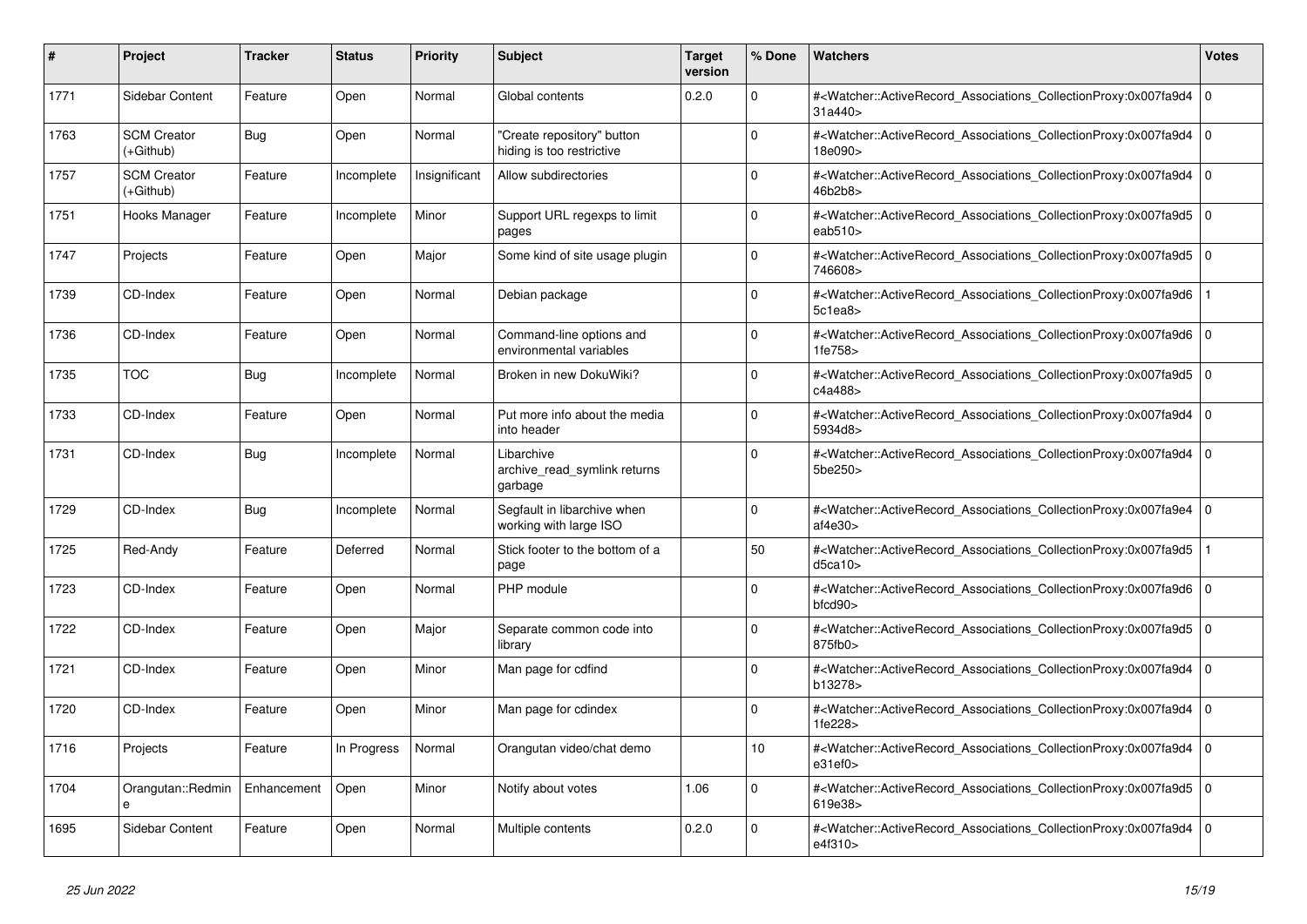| #    | Project                | <b>Tracker</b> | <b>Status</b> | <b>Priority</b> | <b>Subject</b>                                                        | <b>Target</b><br>version | % Done      | Watchers                                                                                                                                                  | <b>Votes</b> |
|------|------------------------|----------------|---------------|-----------------|-----------------------------------------------------------------------|--------------------------|-------------|-----------------------------------------------------------------------------------------------------------------------------------------------------------|--------------|
| 1687 | Meta                   | Feature        | Open          | Normal          | Global Meta tags, Meta tags per<br>project and per page               |                          | $\mathbf 0$ | # <watcher::activerecord_associations_collectionproxy:0x007fa9d4<br>84f190&gt;</watcher::activerecord_associations_collectionproxy:0x007fa9d4<br>         | l 0          |
| 1682 | Orangutan              | Improvement    | Open          | Normal          | Take into account if time<br>tracking module is enabled               | 1.06                     | $\Omega$    | # <watcher::activerecord_associations_collectionproxy:0x007fa9d5f 0<br=""  ="">32dd0&gt;</watcher::activerecord_associations_collectionproxy:0x007fa9d5f> |              |
| 1680 | Orangutan::Redmin<br>e | Bug            | Open          | Normal          | <b>Cancelling Comment context</b>                                     |                          | 0           | # <watcher::activerecord_associations_collectionproxy:0x007fa9d5 0<br=""  ="">323328&gt;</watcher::activerecord_associations_collectionproxy:0x007fa9d5>  |              |
| 1678 | Orangutan::Redmin<br>е | Improvement    | Open          | Normal          | Suggest changing issue when<br>default issue is closed                | 1.07                     | 0           | # <watcher::activerecord_associations_collectionproxy:0x007fa9e4<br>e516c8&gt;</watcher::activerecord_associations_collectionproxy:0x007fa9e4<br>         | l 0          |
| 1638 | Orangutan              | Feature        | Open          | Major           | Orangutan bug reporting                                               |                          | $\Omega$    | # <watcher::activerecord_associations_collectionproxy:0x007fa9e5<br>5beb68&gt;</watcher::activerecord_associations_collectionproxy:0x007fa9e5<br>         | l 0          |
| 1624 | Orangutan              | Enhancement    | Open          | Normal          | ChiliProject support                                                  |                          | $\Omega$    | # <watcher::activerecord_associations_collectionproxy:0x007fa9e7<br>31e118&gt;</watcher::activerecord_associations_collectionproxy:0x007fa9e7<br>         | l O          |
| 1622 | Orangutan::Redmin      | Improvement    | Incomplete    | Normal          | Support rest_hours column                                             |                          | $\Omega$    | # <watcher::activerecord_associations_collectionproxy:0x007fa9e7<br>186850&gt;</watcher::activerecord_associations_collectionproxy:0x007fa9e7<br>         | l O          |
| 1620 | Orangutan              | Improvement    | Open          | Normal          | Fix foreign handlers API                                              | 2.00                     | $\mathbf 0$ | # <watcher::activerecord_associations_collectionproxy:0x007fa9e6<br>e97bd0&gt;</watcher::activerecord_associations_collectionproxy:0x007fa9e6<br>         | l O          |
| 1619 | Orangutan              | Feature        | Open          | Minor           | Avatar                                                                |                          | $\Omega$    | # <watcher::activerecord_associations_collectionproxy:0x007fa9e6<br>9df110&gt;</watcher::activerecord_associations_collectionproxy:0x007fa9e6<br>         | 2            |
| 1618 | Orangutan              | Enhancement    | Open          | Minor           | Support subrequests in single<br>request message                      | 2.00                     | 0           | # <watcher::activerecord_associations_collectionproxy:0x007fa9e6<br>641c10&gt;</watcher::activerecord_associations_collectionproxy:0x007fa9e6<br>         |              |
| 1616 | Orangutan::Redmin<br>e | Enhancement    | Open          | Normal          | Redmine notification for<br>changes made in Orangutan                 | 1.08                     | $\mathbf 0$ | # <watcher::activerecord_associations_collectionproxy:0x007fa9e6<br>118478&gt;</watcher::activerecord_associations_collectionproxy:0x007fa9e6<br>         |              |
| 1615 | Orangutan::Redmin<br>e | Improvement    | Open          | Minor           | Notify assignee when new<br>watcher is added                          | 1.06                     | $\Omega$    | # <watcher::activerecord_associations_collectionproxy:0x007fa9e5<br>cce390&gt;</watcher::activerecord_associations_collectionproxy:0x007fa9e5<br>         |              |
| 1614 | Orangutan              | Feature        | Open          | Minor           | <b>AIML</b>                                                           |                          | $\Omega$    | # <watcher::activerecord_associations_collectionproxy:0x007fa9e5 0<br=""  ="">9d3578&gt;</watcher::activerecord_associations_collectionproxy:0x007fa9e5>  |              |
| 1613 | Orangutan::Redmin      | Bug            | Open          | Normal          | Guarantee that a notification will<br>come to end user                | 1.08                     | $\Omega$    | # <watcher::activerecord_associations_collectionproxy:0x007fa9e5<br>7d98d0&gt;</watcher::activerecord_associations_collectionproxy:0x007fa9e5<br>         |              |
| 1609 | Orangutan::Redmin<br>e | Improvement    | Open          | Normal          | Use text similarity score when<br>suggesting renaming or<br>replacing | 1.07                     | $\mathbf 0$ | # <watcher::activerecord_associations_collectionproxy:0x007fa9e5 0<br=""  ="">60f518&gt;</watcher::activerecord_associations_collectionproxy:0x007fa9e5>  |              |
| 1604 | Orangutan::Redmin<br>e | Improvement    | Open          | Normal          | Notify also about other<br>important events on subscribed<br>projects | 1.06                     | $\Omega$    | # <watcher::activerecord_associations_collectionproxy:0x007fa9e5<br>4ac018&gt;</watcher::activerecord_associations_collectionproxy:0x007fa9e5<br>         | l 0          |
| 1603 | Orangutan              | Feature        | Open          | Minor           | MegaHAL                                                               |                          | $\mathbf 0$ | # <watcher::activerecord_associations_collectionproxy:0x007fa9e5<br>294140&gt;</watcher::activerecord_associations_collectionproxy:0x007fa9e5<br>         |              |
| 1602 | Orangutan::Redmin<br>e | Improvement    | Open          | Major           | Textile support                                                       | 1.07                     | $\mathbf 0$ | # <watcher::activerecord_associations_collectionproxy:0x007fa9e5 0<br="">1d99f8&gt;</watcher::activerecord_associations_collectionproxy:0x007fa9e5>       |              |
| 1601 | Orangutan              | Enhancement    | Incomplete    | Normal          | Configuring contexts weights                                          | 2.00                     | $\mathbf 0$ | # <watcher::activerecord_associations_collectionproxy:0x007fa9e4f 0<br="">ae1b0&gt;</watcher::activerecord_associations_collectionproxy:0x007fa9e4f>      |              |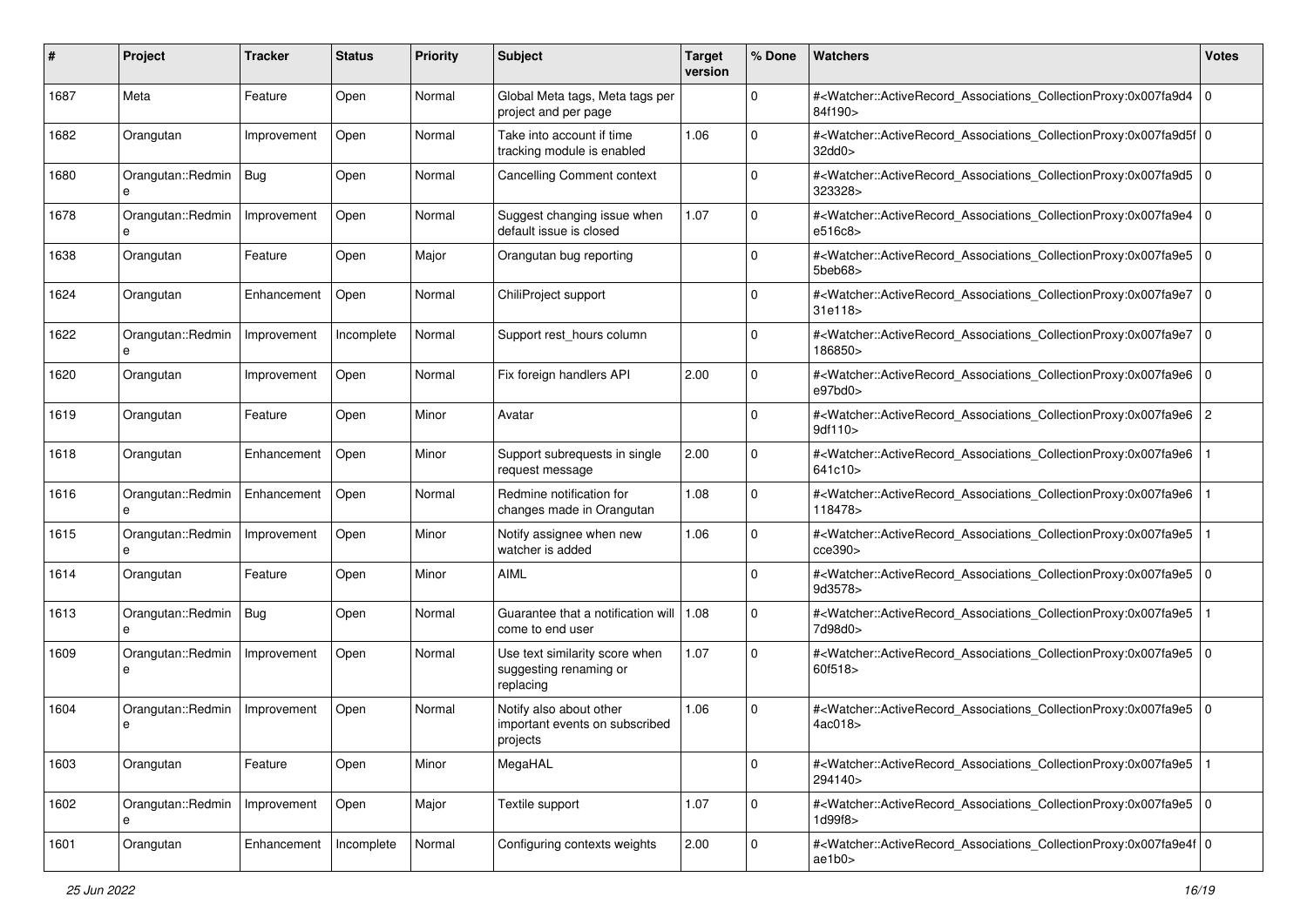| #    | Project                           | <b>Tracker</b> | <b>Status</b> | <b>Priority</b> | <b>Subject</b>                                                      | <b>Target</b><br>version | % Done      | <b>Watchers</b>                                                                                                                                          | <b>Votes</b> |
|------|-----------------------------------|----------------|---------------|-----------------|---------------------------------------------------------------------|--------------------------|-------------|----------------------------------------------------------------------------------------------------------------------------------------------------------|--------------|
| 1600 | Orangutan                         | Enhancement    | Open          | Minor           | Change configuration file format 2.00                               |                          | $\Omega$    | # <watcher::activerecord_associations_collectionproxy:0x007fa9e4 0<br=""  ="">dad898&gt;</watcher::activerecord_associations_collectionproxy:0x007fa9e4> |              |
| 1597 | Orangutan::Redmin<br>e            | Improvement    | Open          | Normal          | Support Redmine 1.1.0 "No<br>events"                                | 1.08                     | $\Omega$    | # <watcher::activerecord 0<br="" associations="" collectionproxy:0x0055cbdb=""  ="">b5c7d0&gt;</watcher::activerecord>                                   |              |
| 1596 | Orangutan::Redmin<br>e            | Enhancement    | Open          | Minor           | PostgreSQL                                                          | 1.08                     | $\mathbf 0$ | # <watcher::activerecord_associations_collectionproxy:0x0055cbdb 0<br=""  ="">a2a2e0</watcher::activerecord_associations_collectionproxy:0x0055cbdb>     |              |
| 1586 | Orangutan                         | Improvement    | Open          | Normal          | Installation command line helper   1.08                             |                          | $\Omega$    | # <watcher::activerecord_associations_collectionproxy:0x0055cbdb 0<br=""  ="">95dee8&gt;</watcher::activerecord_associations_collectionproxy:0x0055cbdb> |              |
| 1577 | Orangutan                         | Feature        | Open          | Minor           | Roster suggestions                                                  |                          | $\Omega$    | # <watcher::activerecord_associations_collectionproxy:0x0055cbdb 0<br=""  ="">83c7a8&gt;</watcher::activerecord_associations_collectionproxy:0x0055cbdb> |              |
| 1562 | Orangutan                         | Enhancement    | Open          | Normal          | Localisation                                                        | 2.00                     | $\Omega$    | # <watcher::activerecord 0<br="" associations="" collectionproxy:0x0055cbdb=""  ="">721238&gt;</watcher::activerecord>                                   |              |
| 1466 | Orangutan::Redmin<br>e            | Improvement    | Open          | Normal          | Hyperlinks in notifications                                         |                          | $\mathbf 0$ | # <watcher::activerecord_associations_collectionproxy:0x0055cbd8 0<br="">61e078&gt;</watcher::activerecord_associations_collectionproxy:0x0055cbd8>      |              |
| 1465 | Orangutan                         | Enhancement    | Open          | Minor           | Pagination                                                          |                          | $\Omega$    | # <watcher::activerecord_associations_collectionproxy:0x0055cbd8 0<br="">d1f2f0&gt;</watcher::activerecord_associations_collectionproxy:0x0055cbd8>      |              |
| 1464 | Orangutan                         | Feature        | Open          | Minor           | Ability to see Orangutan logs for<br>a user                         |                          | $\Omega$    | # <watcher::activerecord_associations_collectionproxy:0x0055cbd8 1<br=""  ="">73a560&gt;</watcher::activerecord_associations_collectionproxy:0x0055cbd8> |              |
| 1352 | Orangutan::Redmin<br>e            | Feature        | Open          | Minor           | Start date changing                                                 | 1.07                     | $\Omega$    | # <watcher::activerecord 0<br="" associations="" collectionproxy:0x0055cbd6="">0a3848&gt;</watcher::activerecord>                                        |              |
| 1337 | Orangutan::Redmin<br>e            | Feature        | Incomplete    | Minor           | Automatic time tracking                                             |                          | $\Omega$    | # <watcher::activerecord 0<br="" associations="" collectionproxy:0x0055cbd8="">095e80&gt;</watcher::activerecord>                                        |              |
| 1298 | Orangutan                         | Improvement    | Open          | Normal          | Context help for some<br>Orangutan messages                         |                          | $\Omega$    | # <watcher::activerecord_associations_collectionproxy:0x0055cbd7 0<br="">f3dbc8</watcher::activerecord_associations_collectionproxy:0x0055cbd7>          |              |
| 1159 | Orangutan::Redmin<br>$\mathbf{a}$ | Improvement    | Open          | Minor           | Support using numbers for<br>project list                           |                          | $\Omega$    | # <watcher::activerecord_associations_collectionproxy:0x0055cbd7 0<br="">b8f648&gt;</watcher::activerecord_associations_collectionproxy:0x0055cbd7>      |              |
| 1107 | Orangutan::Redmin<br>e            | Improvement    | Open          | Minor           | Change default<br>project/issue/activity if no task is<br>available |                          | $\Omega$    | # <watcher::activerecord 0<br="" associations="" collectionproxy:0x0055cbd7=""  ="">50ee68&gt;</watcher::activerecord>                                   |              |
| 1104 | Orangutan::Redmin                 | Feature        | Incomplete    | Minor           | Automatic overtime tracking                                         |                          | $\Omega$    | # <watcher::activerecord 0<br="" associations="" collectionproxy:0x0055cbd6="">607b40&gt;</watcher::activerecord>                                        |              |
| 1089 | Orangutan                         | Improvement    | Open          | Minor           | Migrate to contexts<br>dependencies/relations from<br>weights       | 2.00                     | $\Omega$    | # <watcher::activerecord_associations_collectionproxy:0x007fa9da<br>3b41e8&gt;</watcher::activerecord_associations_collectionproxy:0x007fa9da<br>        | l 0          |
| 1083 | Orangutan::Redmin<br>e            | Feature        | Open          | Minor           | Help context(s) for Redmine text   1.08<br>formatting syntax        |                          | $\Omega$    | # <watcher::activerecord 0<br="" associations="" collectionproxy:0x007fa9da=""  ="">a000b0</watcher::activerecord>                                       |              |
| 1076 | Orangutan::Redmin<br>e            | Feature        | Open          | Minor           | Due date setting context                                            | 1.07                     | $\Omega$    | # <watcher::activerecord 0<br="" associations="" collectionproxy:0x007fa9d8=""  ="">e06300&gt;</watcher::activerecord>                                   |              |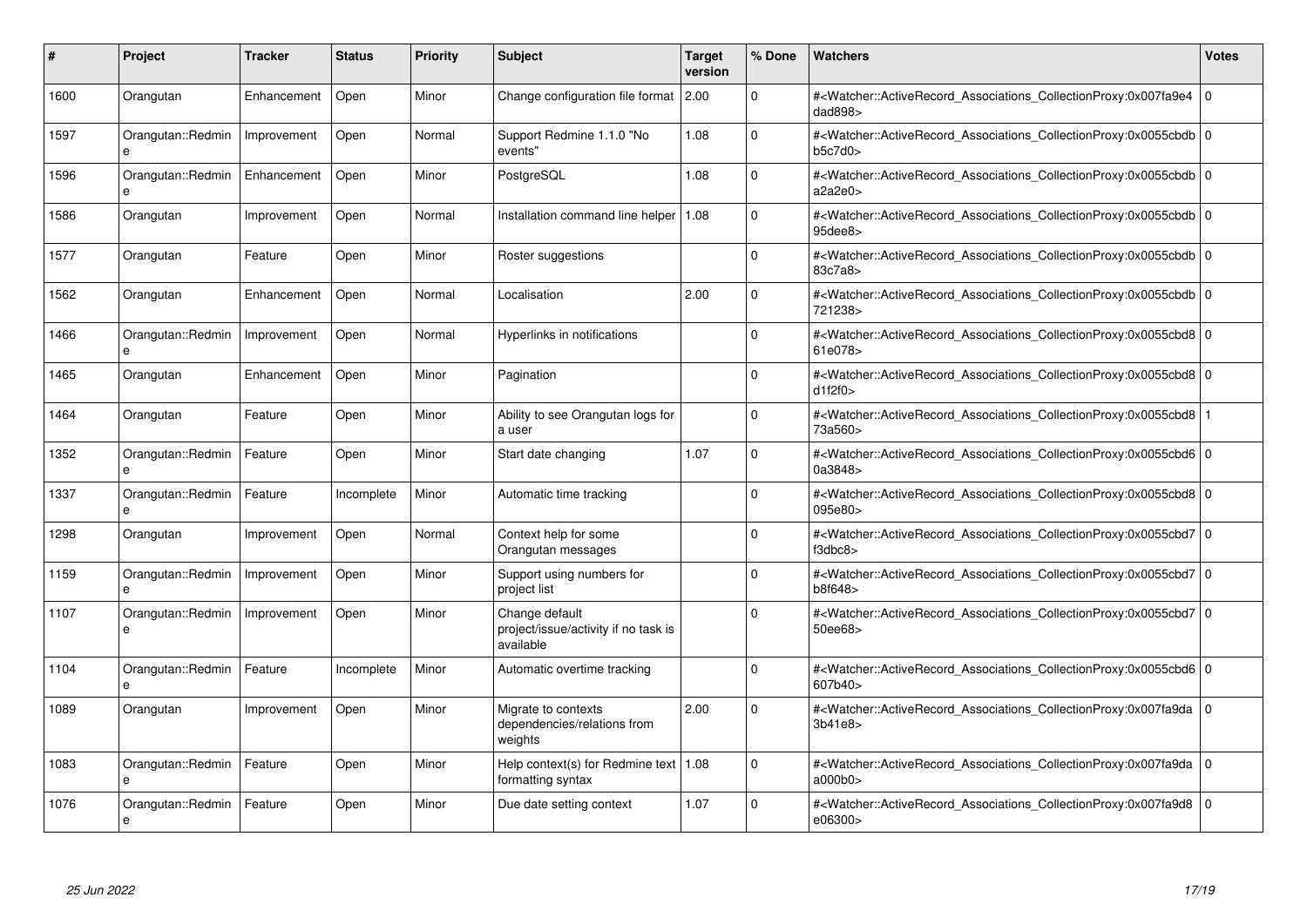| #    | Project                | <b>Tracker</b> | <b>Status</b> | <b>Priority</b> | <b>Subject</b>                                                                     | <b>Target</b><br>version | % Done       | Watchers                                                                                                                                                            | <b>Votes</b> |
|------|------------------------|----------------|---------------|-----------------|------------------------------------------------------------------------------------|--------------------------|--------------|---------------------------------------------------------------------------------------------------------------------------------------------------------------------|--------------|
| 1075 | Orangutan              | Enhancement    | In Progress   | Minor           | Separate Orangutan core<br>(reusable bot code) from<br>Redmine code                | 2.00                     | 0            | # <watcher::activerecord_associations_collectionproxy:0x007fa9da 0<br="">c2e648&gt;</watcher::activerecord_associations_collectionproxy:0x007fa9da>                 |              |
| 1051 | Orangutan::Redmin<br>e | Improvement    | Open          | Minor           | Allow applying only some tasks<br>by number from suggested list                    | 1.08                     | 0            | # <watcher::activerecord_associations_collectionproxy:0x007fa9d8 0<br=""  ="">c03378&gt;</watcher::activerecord_associations_collectionproxy:0x007fa9d8>            |              |
| 1040 | Orangutan::Redmin<br>e | Enhancement    | Open          | Normal          | Support all Redmine notification<br>types                                          | 1.06                     | $\Omega$     | # <watcher::activerecord_associations_collectionproxy:0x007fa9db 0<br=""  ="">52a170&gt;</watcher::activerecord_associations_collectionproxy:0x007fa9db>            |              |
| 1038 | Orangutan::Redmin<br>e | Improvement    | Open          | Minor           | More flexible syntax for adding<br>past tasks/entries                              |                          | $\Omega$     | # <watcher::activerecord_associations_collectionproxy:0x007fa9da 0<br="">14f498&gt;</watcher::activerecord_associations_collectionproxy:0x007fa9da>                 |              |
| 1029 | Orangutan::Redmin<br>e | Improvement    | Open          | Minor           | Respect user's Redmine<br>notifications settings                                   | 1.06                     | 0            | # <watcher::activerecord_associations_collectionproxy:0x007fa9db 0<br=""  ="">3d5680&gt;</watcher::activerecord_associations_collectionproxy:0x007fa9db>            |              |
| 1028 | Orangutan              | Feature        | Incomplete    | Minor           | Recognizing English text<br>accidentally entered with<br>different keyboard layout |                          | $\Omega$     | # <watcher::activerecord_associations_collectionproxy:0x007fa9d9<br>564ae8&gt;</watcher::activerecord_associations_collectionproxy:0x007fa9d9<br>                   |              |
| 1022 | Orangutan::Redmin<br>e | Feature        | Incomplete    | Minor           | Changing issue status<br>depending on user presence                                |                          | $\Omega$     | # <watcher::activerecord_associations_collectionproxy:0x007fa9db 0<br=""  ="">b45d98&gt;</watcher::activerecord_associations_collectionproxy:0x007fa9db>            |              |
| 994  | Orangutan              | Enhancement    | Open          | Minor           | Topics or response modes                                                           | 2.00                     | 0            | # <watcher::activerecord_associations_collectionproxy:0x007fa9da 0<br=""  ="">620580&gt;</watcher::activerecord_associations_collectionproxy:0x007fa9da>            |              |
| 984  | Orangutan              | Feature        | Open          | Minor           | Survey context                                                                     |                          | $\Omega$     | # <watcher::activerecord_associations_collectionproxy:0x007fa9d8 0<br="">18a658&gt;</watcher::activerecord_associations_collectionproxy:0x007fa9d8>                 |              |
| 974  | Orangutan              | Enhancement    | Open          | Minor           | Rich text/formatting support                                                       | 2.00                     | 0            | # <watcher::activerecord_associations_collectionproxy:0x007fa9d8 3<br="">2692e0&gt;</watcher::activerecord_associations_collectionproxy:0x007fa9d8>                 |              |
| 973  | Orangutan::Redmin<br>e | Improvement    | Open          | Minor           | Issue description change<br>notification                                           | 1.08                     | $\Omega$     | # <watcher::activerecord_associations_collectionproxy:0x007fa9db 0<br=""  ="">41cb70&gt;</watcher::activerecord_associations_collectionproxy:0x007fa9db>            |              |
| 971  | Orangutan::Redmin<br>e | Improvement    | Incomplete    | Minor           | Confirm before taking text as a<br>task/entry description                          |                          | $\Omega$     | # <watcher::activerecord_associations_collectionproxy:0x007fa9d8<br>c22f20&gt;</watcher::activerecord_associations_collectionproxy:0x007fa9d8<br>                   |              |
| 969  | Orangutan::Redmin<br>e | Feature        | Open          | Minor           | Editing comments                                                                   | 1.08                     | 0            | # <watcher::activerecord_associations_collectionproxy:0x007fa9da 2<br="">d9f838&gt;</watcher::activerecord_associations_collectionproxy:0x007fa9da>                 |              |
| 941  | Orangutan              | Feature        | Open          | Minor           | Support Google calendar                                                            |                          | 0            | # <watcher::activerecord_associations_collectionproxy:0x007fa9d8 0<br="">2b34f8&gt;</watcher::activerecord_associations_collectionproxy:0x007fa9d8>                 |              |
| 936  | Orangutan              | Improvement    | In Progress   | Normal          | Documentation                                                                      |                          | 30           | # <watcher::activerecord_associations_collectionproxy:0x007fa9d9 0<br=""  ="">cb6d50<sub>&gt;</sub></watcher::activerecord_associations_collectionproxy:0x007fa9d9> |              |
| 935  | Orangutan              | Feature        | Open          | Minor           | Invalid keyboard layout<br>translator                                              |                          | 0            | # <watcher::activerecord_associations_collectionproxy:0x007fa9da 0<br="">d72018&gt;</watcher::activerecord_associations_collectionproxy:0x007fa9da>                 |              |
| 918  | Orangutan              | Improvement    | Open          | Normal          | Profiler/optimization                                                              | 1.07                     | $\mathbf 0$  | # <watcher::activerecord 0<br="" associations="" collectionproxy:0x007fa9d8="">90f1d0&gt;</watcher::activerecord>                                                   |              |
| 910  | Orangutan              | Enhancement    | Open          | Minor           | Subjects or make Orangutan<br>remember issue id, project etc                       | 2.00                     | $\mathbf{0}$ | # <watcher::activerecord_associations_collectionproxy:0x007fa9da 0<br="">287428&gt;</watcher::activerecord_associations_collectionproxy:0x007fa9da>                 |              |
| 895  | Orangutan::Redmin      | Feature        | Open          | Normal          | Changing custom fields and<br>other issue properties                               | 1.07                     | $\mathbf 0$  | # <watcher::activerecord_associations_collectionproxy:0x007fa9db<br>959598&gt;</watcher::activerecord_associations_collectionproxy:0x007fa9db<br>                   |              |